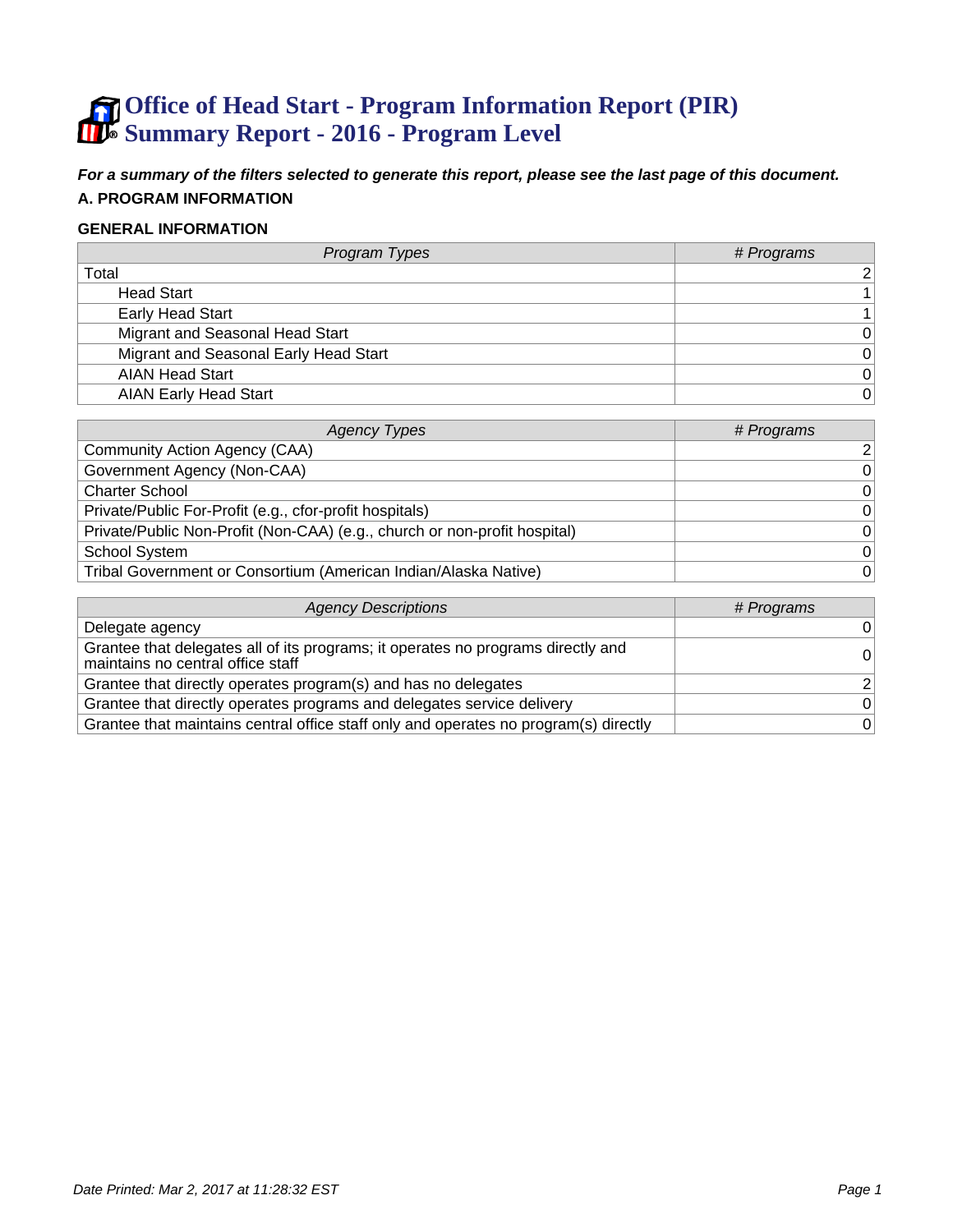### **FUNDED ENROLLMENT**

### **Funded Enrollment by Funding Source**

| Funded enrollment by funding source | # of children /<br>pregnant women |
|-------------------------------------|-----------------------------------|
| A.2 Total Funded Enrollment         | 1.026                             |
| a. ACF Funded Enrollment            | 1,026                             |
| b. Non-ACF Funded Enrollment        | $\Omega$                          |
| c. MIECHV Funded Enrollment         | $\Omega$                          |

#### **Funded Enrollment by Program Option - Children**

| Funded enrollment by program option - children                   | # of children |
|------------------------------------------------------------------|---------------|
| A.3 Center-based program - 5 days per week:                      |               |
| a. Full-day enrollment                                           | 0             |
| 1. Of these, the number available as full-working-day enrollment | 0             |
| a. Of these, the number available for full-calendar-year         | 0             |
| b. Part-day enrollment                                           | 40            |
| 1. Of these, the number in double sessions                       | 0             |
| A.4 Center-based program - 4 days per week:                      |               |
| a. Full-day enrollment                                           | 0             |
| b. Part-day enrollment                                           | 986           |
| 1. Of these, the number in double sessions                       | 362           |
| A.5 Home-based program                                           | 0             |
| A.6 Combination option program                                   | 0             |
| A.7 Family child care program                                    | 0             |
| a. Of these, the number available as full-working-day enrollment | 0             |
| 1. Of these, the number available for full-calendar-year         | 0             |
| A.8 Locally designed option                                      | 0             |

### **Funded Enrollment of Pregnant Women (EHS Programs)**

| Funded enrollment of pregnant women (EHS programs)                | # of pregnant women |
|-------------------------------------------------------------------|---------------------|
| A.9 Total number of pregnant women positions in funded enrollment |                     |

### **Funded Enrollment at Child Care Partner**

| Funded enrollment at child care partner                                                                                                         | # of children  |
|-------------------------------------------------------------------------------------------------------------------------------------------------|----------------|
| A.10 The number of funded enrollment positions at center-based child care partners<br>with whom the program has formal contractual arrangements | 0 <sup>1</sup> |
| Total funded enrollment at child care partners (A.10, center-based partner and A.7,<br>family child care program option)                        | 0              |

#### **CLASSES**

| Classes                                           | # of classes |
|---------------------------------------------------|--------------|
| A.12 Total number of classes operated             | 59           |
| a. Of these, the number of double session classes | 221          |

### **CUMULATIVE ENROLLMENT**

#### **Children by age**

| $ A.13$ Children by age: | # of children<br>at enrollment |
|--------------------------|--------------------------------|
| a. Under 1 year          | 5                              |
| b. 1 year old            | 24                             |
| c. 2 years old           | 53                             |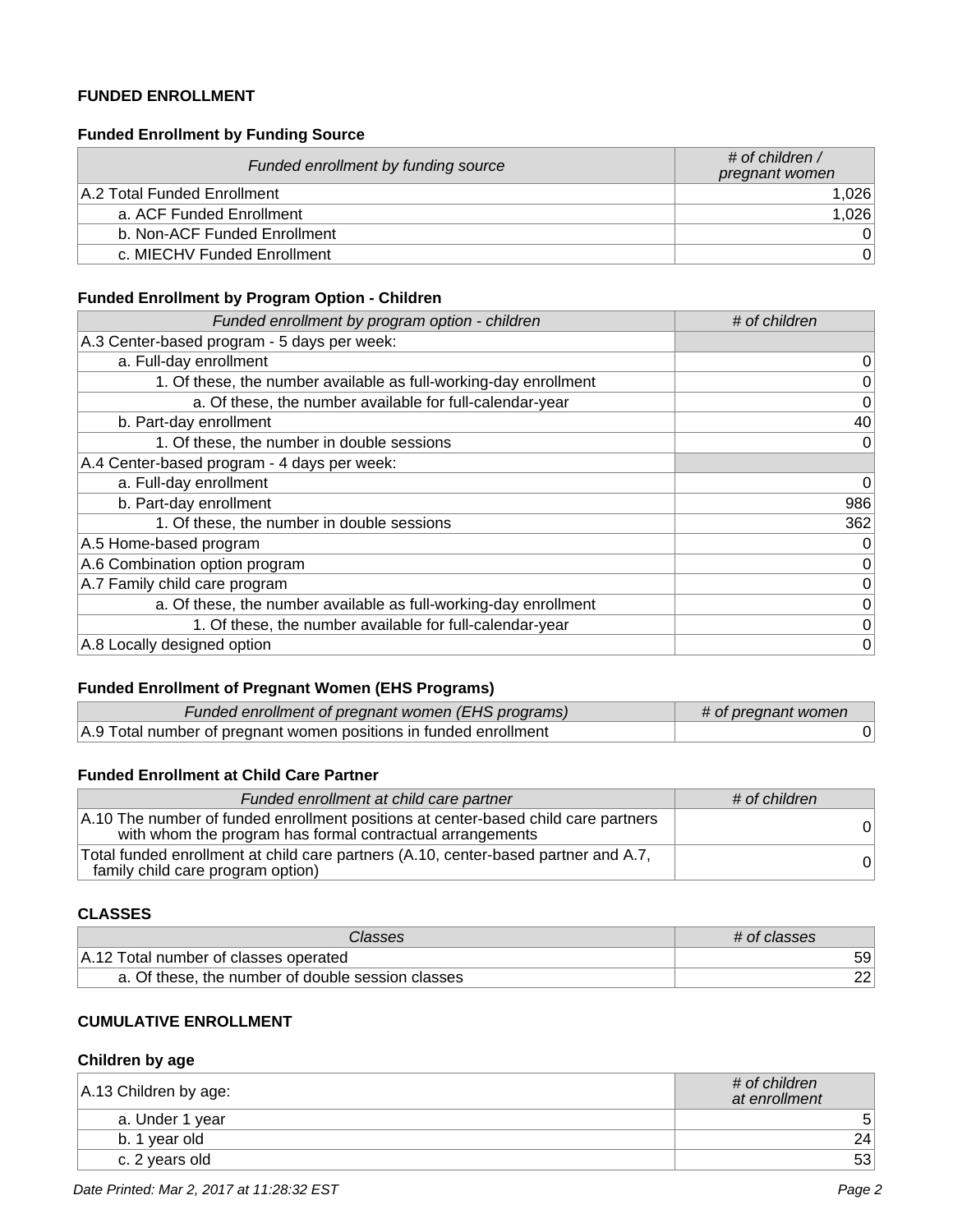| A.13 Children by age: | # of children<br>at enrollment |
|-----------------------|--------------------------------|
| d. 3 years old        | 4641                           |
| e. 4 years old        | 670                            |
| f. 5 years and older  |                                |

# **Pregnant Women (EHS Programs)**

| Pregnant women (EHS programs)                | # of pregnant women |
|----------------------------------------------|---------------------|
| A.14 Cumulative enrollment of pregnant women |                     |

### **Total Cumulative Enrollment**

| Total cumulative enrollment                              | # of children $\prime$<br>pregnant women |
|----------------------------------------------------------|------------------------------------------|
| Total cumulative enrollment                              | 1,216                                    |
| Children                                                 | 1,216                                    |
| <b>HS Children</b>                                       | 1,148                                    |
| <b>EHS Children</b>                                      | 68                                       |
| Preschool Children - (HS all ages) and (MSHS age 3-5)    | 1,148                                    |
| Infants and Toddlers - (EHS all ages) and (MSHS age 0-2) | 68                                       |

# **Type of Eligibility**

| A.16 Report each enrollee only once by primary type of eligibility:                                                                                          | # of children /<br>pregnant women |
|--------------------------------------------------------------------------------------------------------------------------------------------------------------|-----------------------------------|
| a. Income below 100% of federal poverty line                                                                                                                 | 1,064                             |
| b. Public assistance such as TANF, SSI                                                                                                                       | 43                                |
| c. Status as a foster child - # children only                                                                                                                | 42                                |
| d. Status as homeless                                                                                                                                        | 36                                |
| e. Over income                                                                                                                                               | 31                                |
| f. Number of children exceeding the allowed over income enrollment (as noted below) with family incomes between 100% and 130% of the federal poverty<br>line | 0                                 |

### **Prior Enrollment**

| A.18 Enrolled in Head Start or Early Head Start for: | $\#$ of children |
|------------------------------------------------------|------------------|
| a. The second year                                   | 267              |
| b. Three or more years                               |                  |

# **Transition and Turnover (HS Programs)**

| <b>Transition and Turnover</b>                                                                                                                                                                    | # of children |
|---------------------------------------------------------------------------------------------------------------------------------------------------------------------------------------------------|---------------|
| A.19 Total number of preschool children who left the program any time after classes<br>or home visits began and did not re-enroll                                                                 | 189           |
| a. Of the preschool children who left the program during the program year, the<br>number of preschool children who were enrolled less than 45 days                                                | 51            |
| A.19.b. Of the number of preschool children enrolled in Head Start at the end of the<br>current enrollment year, the number projected to be entering kindergarten in<br>the following school year | 559           |

# **Transition and Turnover (EHS Programs)**

| <b>Transition and Turnover</b>                                                                                                       | # of children   |
|--------------------------------------------------------------------------------------------------------------------------------------|-----------------|
| A.20 Total number of infants and toddlers who left the program any time after classes<br>or home visits began and did not re-enroll  | 29              |
| a. Of the infants and toddlers who left the program above, the number of infants<br>and toddlers who were enrolled less than 45 days |                 |
| b. Of the infants and toddlers who left the program during the program year, the<br>number who aged out of Early Head Start          | 15 <sup>1</sup> |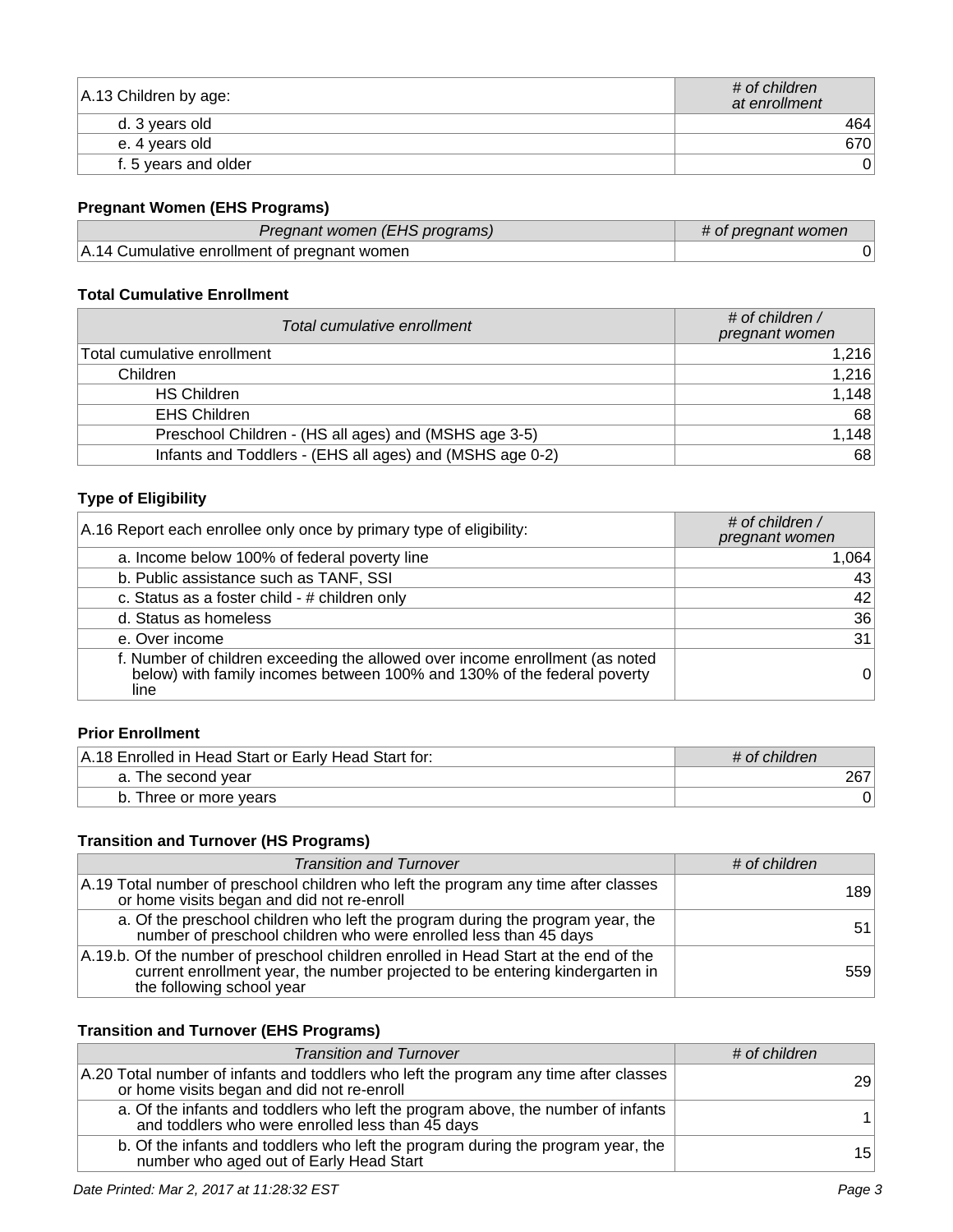| <b>Transition and Turnover</b>                                                                                                   | # of children |
|----------------------------------------------------------------------------------------------------------------------------------|---------------|
| 1. Of the infants and toddlers who aged out of Early Head Start, the number<br>who entered a Head Start program                  | 14            |
| 2. Of the infants and toddlers who aged out of Early Head Start, the number<br>who entered another early childhood program       | $\Omega$      |
| 3. Of the infants and toddlers who aged out of Early Head Start, the number<br>who did NOT enter another early childhood program |               |

| <b>Transition and Turnover</b>                                                                                                                                    | # of pregnant women |
|-------------------------------------------------------------------------------------------------------------------------------------------------------------------|---------------------|
| A.21 Total number of pregnant women who left the program after receiving Early<br>Head Start services but before the birth of their infant, and did not re-enroll | 0                   |
| A.22 Number of pregnant women receiving Early Head Start services at the time their<br>infant was born                                                            | $\Omega$            |
| a. Of the pregnant women enrolled when their infant was born, the number<br>whose infant was subsequently enrolled in Early Head Start                            | $\Omega$            |
| b. Of the pregnant women who left the program during the program year, the<br>number who aged out of Early Head Start                                             | $\overline{0}$      |

### **Child care subsidy**

| Child care subsidy                                                                         | # of children<br>at end of<br>enrollment year |
|--------------------------------------------------------------------------------------------|-----------------------------------------------|
| A.24 The number of enrolled children for whom the program received a child care<br>subsidy |                                               |

# **Race and Ethnicity**

| # of children / pregnant women               |                              |                                      |
|----------------------------------------------|------------------------------|--------------------------------------|
| A.25 Race and Ethnicity                      | Hispanic or<br>Latino origin | Non-Hispanic or<br>Non-Latino origin |
| a. American Indian or Alaska Native          |                              | 12                                   |
| b. Asian                                     |                              |                                      |
| c. Black or African American                 | 5                            | 13                                   |
| d. Native Hawaiian or other Pacific Islander |                              | 0                                    |
| e. White                                     | 820                          | 278                                  |
| f. Biracial/Multi-racial                     | 48                           | 24                                   |
| g. Other                                     |                              | 0                                    |
| h. Unspecified                               |                              |                                      |

# **Primary language of family at home**

| A.26 Primary language of family at home:                          | # of children /<br>pregnant women |
|-------------------------------------------------------------------|-----------------------------------|
| a. English                                                        | 767                               |
| b. Spanish                                                        | 441                               |
| c. Native Central American, South American, and Mexican Languages | 0                                 |
| d. Caribbean Languages                                            | 0                                 |
| e. Middle Eastern & South Asian Languages                         | $1\vert$                          |
| f. East Asian Languages                                           | $\mathbf{2}$                      |
| g. Native North American/Alaska Native Languages                  | $\vert 0 \vert$                   |
| h. Pacific Island Languages                                       | $\overline{0}$                    |
| i. European & Slavic Languages                                    | $\vert 0 \vert$                   |
| j. African Languages                                              | 0                                 |
| k. Other                                                          | $\overline{0}$                    |
| I. Unspecified                                                    | 5 <sup>5</sup>                    |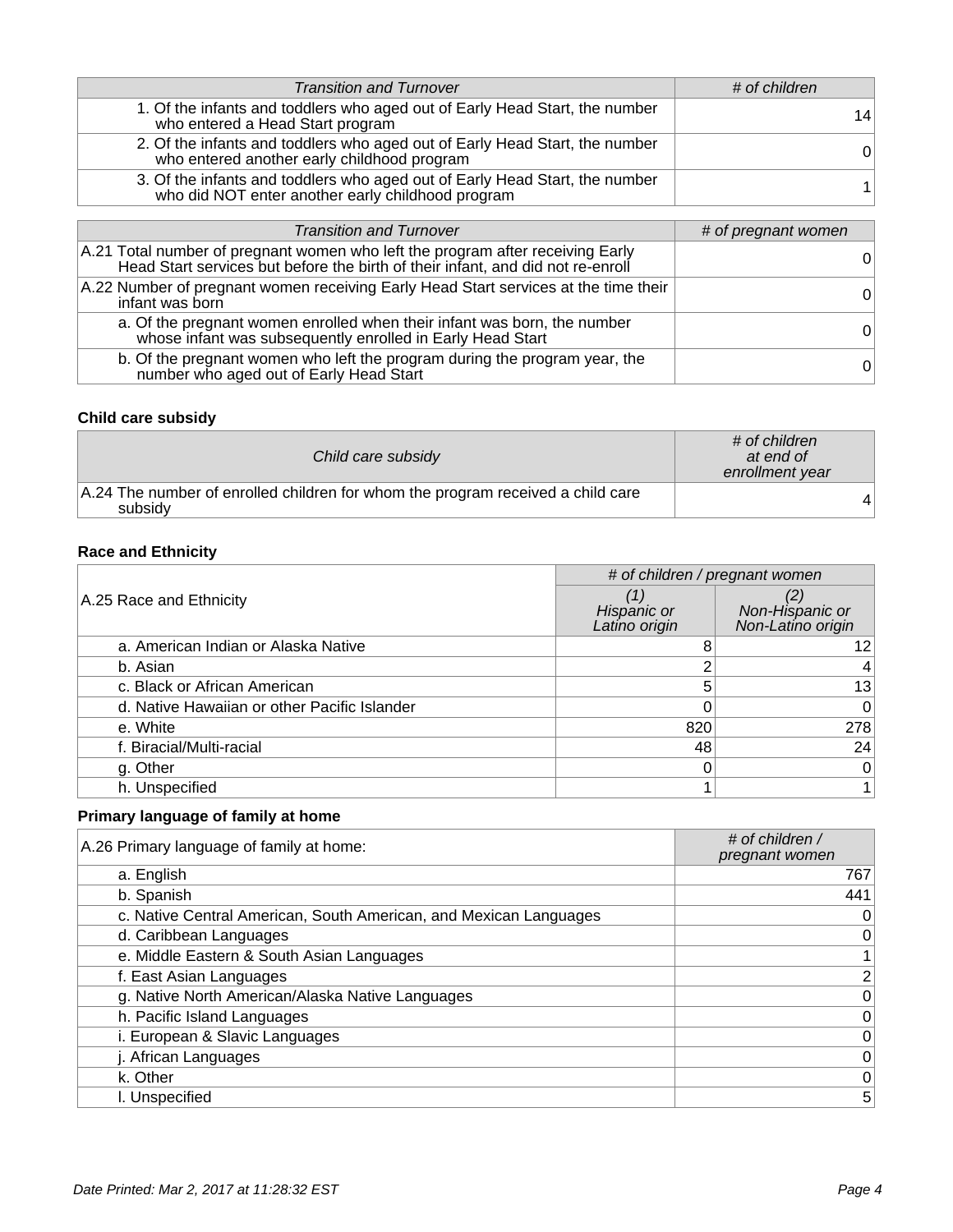#### **TRANSPORTATION**

#### **Transportation Services**

|                                     | # of programs |
|-------------------------------------|---------------|
| A.27 Program provides transporation |               |
|                                     | # of children |
| a. Number of children transported   |               |

#### **Buses**

|                                                                                                                                                                                   | # of buses    |
|-----------------------------------------------------------------------------------------------------------------------------------------------------------------------------------|---------------|
| A.28 Total number of buses owned by the program that were purchased with ACF<br>grant funds and are currently used to support program operations, regardless of<br>year purchased |               |
| a. Of these, the number of buses purchased since last year's PIR was reported                                                                                                     |               |
|                                                                                                                                                                                   |               |
|                                                                                                                                                                                   | # of programs |
| A.29 Program Leases Buses                                                                                                                                                         |               |
|                                                                                                                                                                                   |               |
|                                                                                                                                                                                   | # of buses    |
| a. Number of Leased Buses                                                                                                                                                         | 0             |

#### **B. PROGRAM STAFF & QUALIFICATIONS**

### **TOTAL STAFF**

#### **Staff by Type**

|                                                                                                                 | $\#$ of Head Start staff $\#$ of contracted staff |          |
|-----------------------------------------------------------------------------------------------------------------|---------------------------------------------------|----------|
| B.1 Number of all staff members, regardless of the funding source<br>for their salary or number of hours worked | 154                                               |          |
| a. Of these, the number who are current or former Head Start<br>or Early Head Start parents                     | 66                                                |          |
| b. Of these, the number who left since last year's PIR was<br>reported                                          | 15                                                |          |
| 1. Of these, the number who were replaced                                                                       | 10                                                | $\Omega$ |

### **TOTAL VOLUNTEERS**

### **Volunteers by Type**

|                                                                                                             | # of volunteers |
|-------------------------------------------------------------------------------------------------------------|-----------------|
| B.2 Number of persons providing any volunteer services to the program since last<br>year's PIR was reported | 341             |
| a. Of these, the number who are current or former Head Start or Early Head<br>Start parents                 | 1701            |

### **CHILD DEVELOPMENT STAFF**

### **Preschool Child Development Staff Qualifications - Classroom and Assistant Teachers (HS and Migrant programs)**

|                                                                   | # of<br>Classroom<br><b>Teachers</b> | # of<br>Assistant<br>Teachers |
|-------------------------------------------------------------------|--------------------------------------|-------------------------------|
| B.5 Total number of preschool child development staff by position | 43                                   |                               |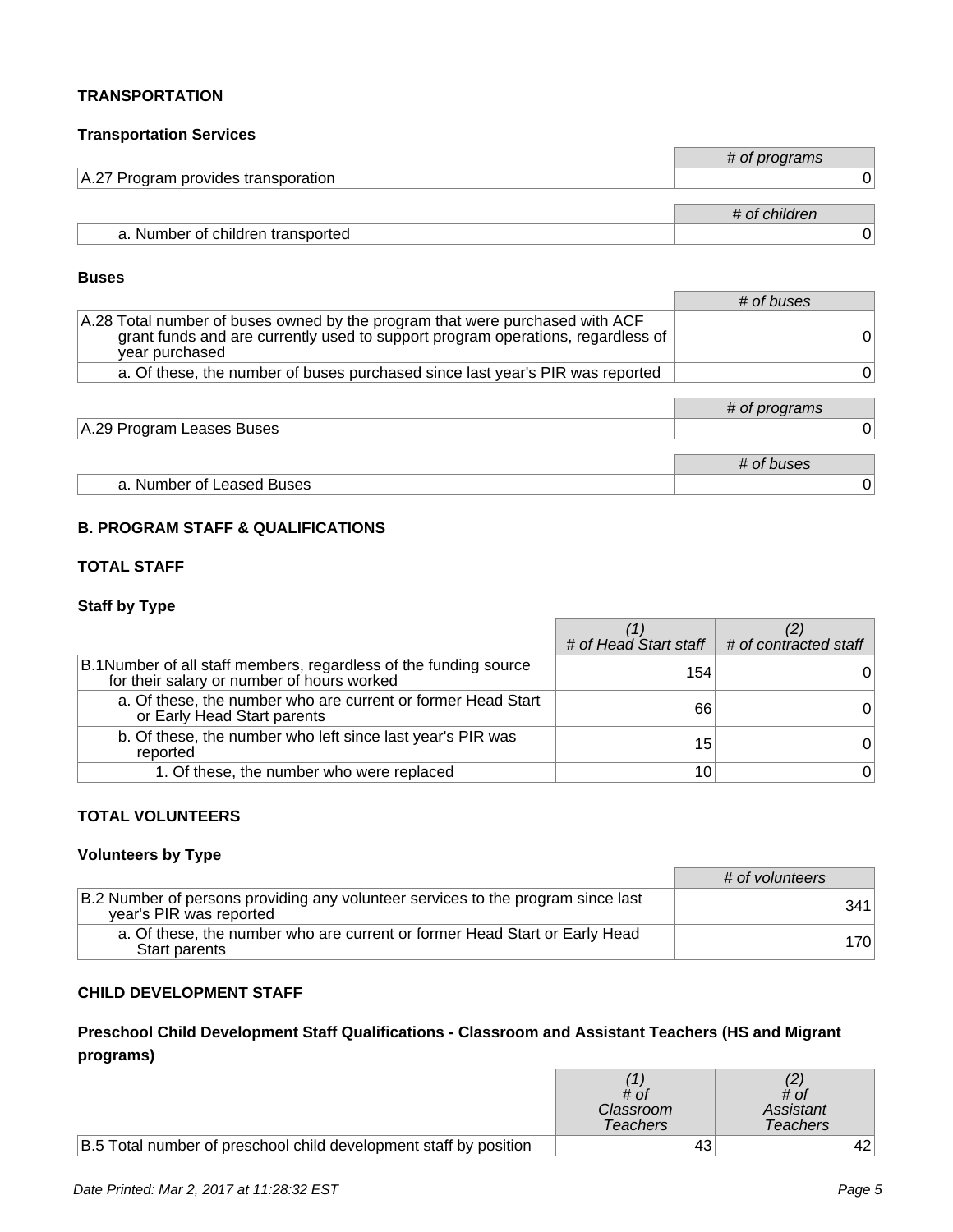|                                                                                                                                                | # of<br>Classroom<br><b>Teachers</b> | # of<br>Assistant<br><b>Teachers</b> |
|------------------------------------------------------------------------------------------------------------------------------------------------|--------------------------------------|--------------------------------------|
| Of the number of preschool child development staff by position, the number with the following degrees or credentials:                          |                                      |                                      |
| a. An advanced degree in:                                                                                                                      |                                      |                                      |
| 1. Early childhood education                                                                                                                   |                                      | 0                                    |
| 2. Any field and coursework equivalent to a major relating to<br>early childhood education, with experience teaching<br>preschool-age children |                                      |                                      |

|                                                                                                                                                    | $^{\prime}$ 1<br># of<br>Classroom<br>Teachers | # of<br>Assistant<br><b>Teachers</b> |
|----------------------------------------------------------------------------------------------------------------------------------------------------|------------------------------------------------|--------------------------------------|
| Of the number of preschool child development staff by position, the<br>number with the following degrees or credentials:                           |                                                |                                      |
| b. A baccalaureate degree in:                                                                                                                      |                                                |                                      |
| 1. Early childhood education                                                                                                                       | 8                                              | 0                                    |
| 2. Any field and coursework equivalent to a major relating to<br>early childhood education with experience teaching<br>preschool-age children      | 3                                              |                                      |
| 3. Any field and has been admitted into and is supported by<br>the Teach for America program and passed a rigorous early<br>childhood content exam |                                                | 0                                    |
| Of the preschool child development staff with a baccalaureate<br>degree in B.5.b.1 through B.5.b.3 above, the number enrolled<br>in:               |                                                |                                      |
| 4. Advanced degree in early childhood education or in any field<br>and coursework equivalent to a major relating to early<br>childhood education   |                                                |                                      |

|                                                                                                                                                                                  | # of<br>Classroom<br>Teachers | (2)<br># of<br>Assistant<br><b>Teachers</b> |
|----------------------------------------------------------------------------------------------------------------------------------------------------------------------------------|-------------------------------|---------------------------------------------|
| Of the number of preschool child development staff by position, the<br>number with the following degrees or credentials:                                                         |                               |                                             |
| c. An associate degree in:                                                                                                                                                       |                               |                                             |
| 1. Early childhood education                                                                                                                                                     | 26                            | 9                                           |
| 2. A field related to early childhood education and coursework<br>equivalent to a major relating to early childhood education<br>with experience teaching preschool-age children |                               | 3                                           |
| Of the preschool child development staff with an associate<br>degree in B.5.c.1 and B.5.c.2 above, the number enrolled in:                                                       |                               |                                             |
| 3. A baccalaureate degree program in early childhood<br>education or in any field and coursework equivalent to a<br>major relating to early childhood education                  | 10                            |                                             |

|                                                                                                                                                                                                                         | $#$ of<br>Classroom<br><b>Teachers</b> | # of<br>Assistant<br><b>Teachers</b> |
|-------------------------------------------------------------------------------------------------------------------------------------------------------------------------------------------------------------------------|----------------------------------------|--------------------------------------|
| Of the number of preschool child development staff by position, the<br>number with the following degrees or credentials:                                                                                                |                                        |                                      |
| d. A Child Development Associate (CDA) credential or state-<br>awarded preschool, infant/toddler, family child care or home-<br>based certification, credential, or licensure that meets or<br>exceeds CDA requirements | ົ                                      | 23                                   |
| 1. Of these, a Child Development Associate (CDA) credential<br>or state-awarded preschool, infant/toddler, family child care<br>or home-based certification, credential, or licensure that                              |                                        | 23                                   |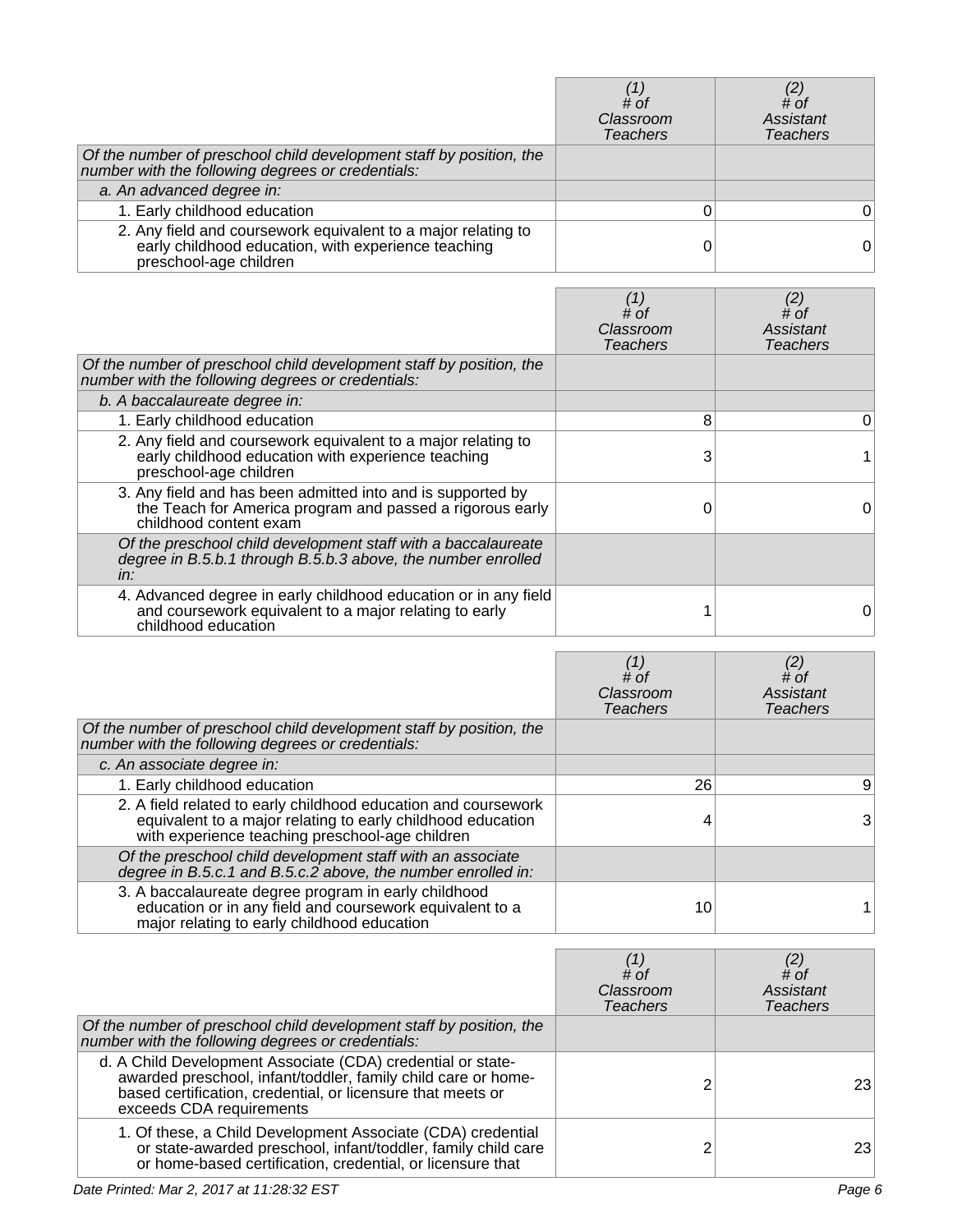|                                                                                                                                                                    | # of<br>Classroom<br><b>Teachers</b> | # of<br><b>Assistant</b><br>Teachers |
|--------------------------------------------------------------------------------------------------------------------------------------------------------------------|--------------------------------------|--------------------------------------|
| meets or exceeds CDA requirements and that is appropriate<br>to the option in which they are working                                                               |                                      |                                      |
| Of the preschool child development staff with the credentials in<br>B.5.d above, the number enrolled in:                                                           |                                      |                                      |
| 2. A baccalaureate degree program in early childhood<br>education or in any field and coursework equivalent to a<br>major relating to early childhood education    |                                      | 0                                    |
| 3. An associate degree program in early childhood education<br>or in a related field and coursework equivalent to a major<br>relating to early childhood education |                                      |                                      |

|                                                                                                                                                                                                                                                                                                    | $^{\prime}$ 1.<br># of<br>Classroom<br>Teachers | (2)<br># of<br>Assistant<br><b>Teachers</b> |
|----------------------------------------------------------------------------------------------------------------------------------------------------------------------------------------------------------------------------------------------------------------------------------------------------|-------------------------------------------------|---------------------------------------------|
| Of the number of preschool child development staff by position:                                                                                                                                                                                                                                    |                                                 |                                             |
| e. The number who do not have the qualifications listed in B.5.a.<br>through B.5.d                                                                                                                                                                                                                 |                                                 | 6                                           |
| Of the preschool child development staff in B.5.e above, the<br>number enrolled in:                                                                                                                                                                                                                |                                                 |                                             |
| 1. A baccalaureate degree program in early childhood<br>education or in any field and coursework equivalent to a<br>major relating to early childhood education                                                                                                                                    |                                                 |                                             |
| 2. An associate degree program in early childhood education<br>or in a related field and coursework equivalent to a major<br>relating to early childhood education                                                                                                                                 |                                                 | 5                                           |
| 3. Any type of Child Development Associate (CDA) credential<br>or state-awarded preschool, infant/toddler, family child care<br>or home-based certification, credential, or licensure that<br>meets or exceeds CDA requirements and that is appropriate<br>to the option in which they are working |                                                 | 0                                           |

|                                                                                                                                                                                                                                                                                                                                                                                                                                                                                                                                                                                                                                                                                                                                                                                | # of classes |
|--------------------------------------------------------------------------------------------------------------------------------------------------------------------------------------------------------------------------------------------------------------------------------------------------------------------------------------------------------------------------------------------------------------------------------------------------------------------------------------------------------------------------------------------------------------------------------------------------------------------------------------------------------------------------------------------------------------------------------------------------------------------------------|--------------|
| B.6 Total number of center-based option classes serving preschool-aged children                                                                                                                                                                                                                                                                                                                                                                                                                                                                                                                                                                                                                                                                                                | 54           |
| B.7 Number of center-based option classes serving preschool-aged children in which<br>at least one teacher (excluding assistant teachers) has one of the following:<br>- An advanced or baccalaureate degree in early childhood education or in any<br>field and coursework equivalent to a major relating to early childhood<br>education with experience teaching pre-school age children, or<br>- A baccalaureate degree and has been admitted into and is supported by the<br>Teach for America program and passed a rigorous early childhood content<br>exam<br>- An associate degree in early childhood education or in a related field and<br>coursework equivalent to a major relating to early childhood education with<br>experience teaching preschool-age children | 431          |

# **Infant and Toddler Child Development Staff Qualifications - Classroom and Assistant Teachers (EHS and Migrant programs)**

|                                                                               | # of<br>Classroom<br><b>Teachers</b> | # of<br>Assistant<br>Teachers |
|-------------------------------------------------------------------------------|--------------------------------------|-------------------------------|
| B.8 Total number of infant and toddler child development staff by<br>position | 10.                                  |                               |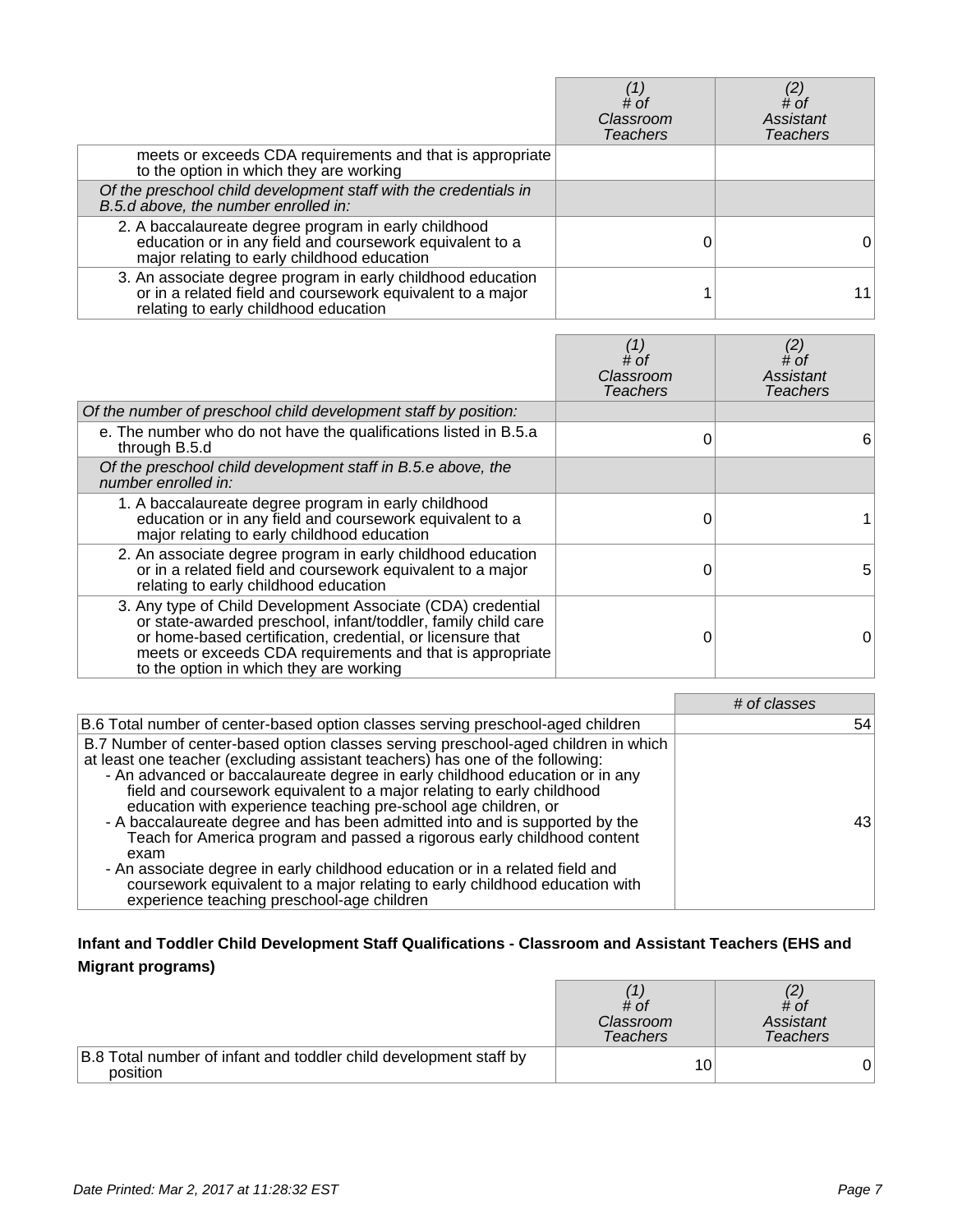|                                                                                                                                                 | # of<br>Classroom<br><b>Teachers</b> | # of<br>Assistant<br><b>Teachers</b> |
|-------------------------------------------------------------------------------------------------------------------------------------------------|--------------------------------------|--------------------------------------|
| Of the number of infant and toddler child development staff by<br>position, the number with the following degrees or credentials:               |                                      |                                      |
| a. An advanced degree in:                                                                                                                       |                                      |                                      |
| 1. Early childhood education with a focus on infant and toddler<br>development                                                                  |                                      |                                      |
| 2. Any field and coursework equivalent to a major relating to<br>early childhood education, with experience teaching infants<br>and/or toddlers |                                      | 0                                    |

|                                                                                                                                                                                                    | # of Classroom<br><b>Teachers</b> | (2)<br># of Assistant<br><b>Teachers</b> |
|----------------------------------------------------------------------------------------------------------------------------------------------------------------------------------------------------|-----------------------------------|------------------------------------------|
| Of the number of infant and toddler child development staff by<br>position, the number with the following degrees or credentials:                                                                  |                                   |                                          |
| b. A baccalaureate degree in:                                                                                                                                                                      |                                   |                                          |
| 1. Early childhood education with a focus on infant and toddler<br>development                                                                                                                     | 2                                 | 0                                        |
| 2. Any field and coursework equivalent to a major relating to<br>early childhood education with experience teaching infants<br>and/or toddlers                                                     |                                   | 0                                        |
| Of the infant and toddler child development staff with a<br>baccalaureate degree in B.8.b.1 through B.8.b.2 above, the<br>number enrolled in:                                                      |                                   |                                          |
| 3. Advanced degree in early childhood education or in any field<br>and coursework equivalent to a major relating to early<br>childhood education with a focus on infant and toddler<br>development |                                   | 0                                        |

|                                                                                                                                                                                                                   | # of Classroom<br><b>Teachers</b> | # of Assistant<br><b>Teachers</b> |
|-------------------------------------------------------------------------------------------------------------------------------------------------------------------------------------------------------------------|-----------------------------------|-----------------------------------|
| Of the number of infant and toddler child development staff by<br>position, the number with the following degrees or credentials:                                                                                 |                                   |                                   |
| c. An associate degree in:                                                                                                                                                                                        |                                   |                                   |
| 1. Early childhood education with a focus on infant and toddler<br>development                                                                                                                                    | 6                                 | 0                                 |
| 2. A field related to early childhood education and coursework<br>equivalent to a major relating to early childhood education<br>with experience teaching infants and toddlers                                    |                                   | 0                                 |
| Of the infant and toddler child development staff with an<br>associate degree in B.8.c.1 and B.8.c.2 above, the number<br>enrolled in:                                                                            |                                   |                                   |
| 3. A baccalaureate degree program in early childhood<br>education or in any field and coursework equivalent to a<br>major relating to early childhood education with a focus on<br>infant and toddler development |                                   | 0                                 |

|                                                                                                                                                                                                                         | # of Classroom<br><b>Teachers</b> | # of Assistant<br>Teachers |
|-------------------------------------------------------------------------------------------------------------------------------------------------------------------------------------------------------------------------|-----------------------------------|----------------------------|
| Of the number of infant and toddler child development staff by<br>position, the number with the following credentials:                                                                                                  |                                   |                            |
| d. A Child Development Associate (CDA) credential or state-<br>awarded preschool, infant/toddler, family child care or home-<br>based certification, credential, or licensure that meets or<br>exceeds CDA requirements |                                   |                            |
| 1. Of these, a Child Development Associate (CDA) credential<br>or state-awarded preschool, infant/toddler, family child care<br>or home-based certification, credential, or licensure that                              |                                   |                            |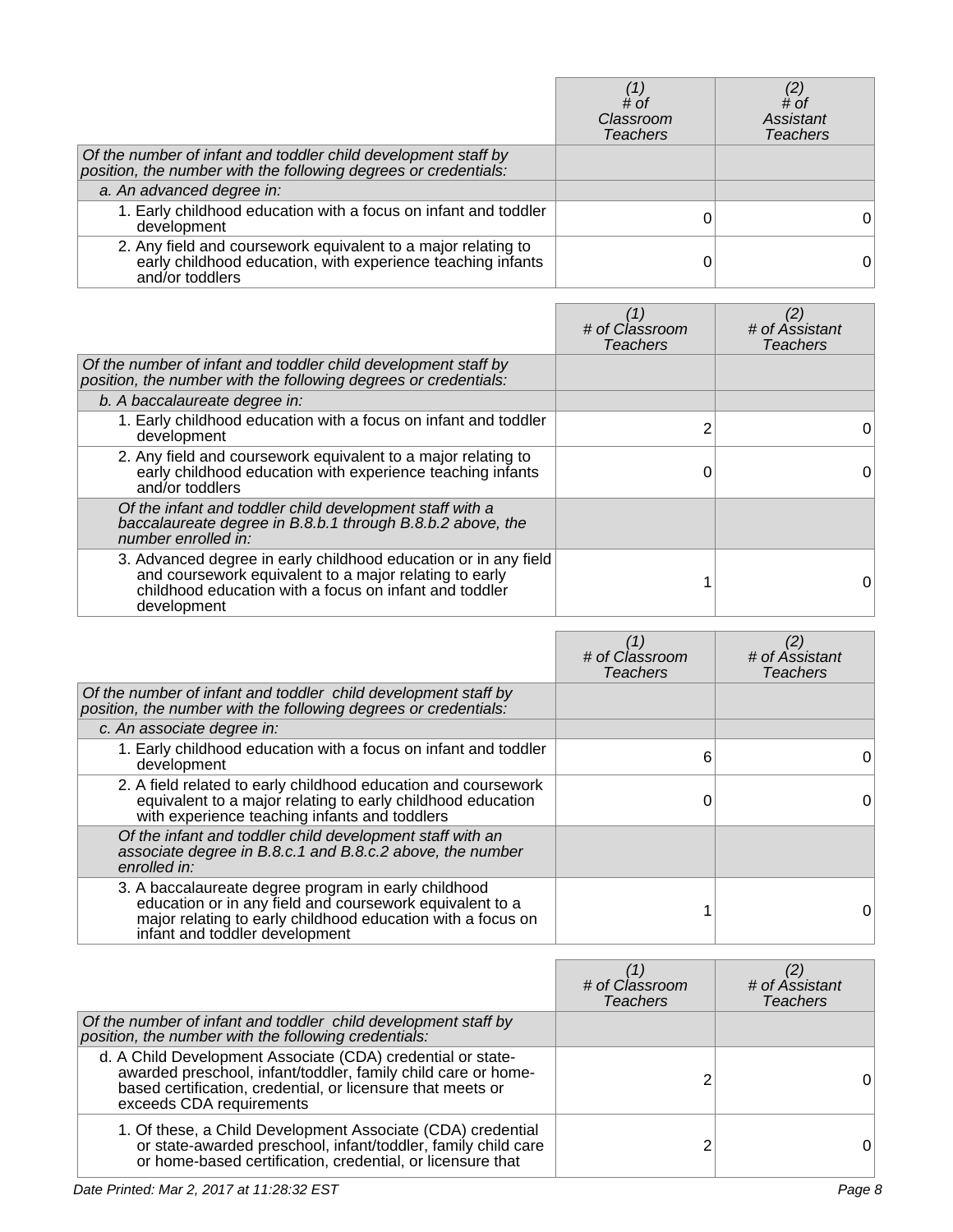|                                                                                                                                                                                                                      | # of Classroom<br><b>Teachers</b> | # of Assistant<br><b>Teachers</b> |
|----------------------------------------------------------------------------------------------------------------------------------------------------------------------------------------------------------------------|-----------------------------------|-----------------------------------|
| meets or exceeds CDA requirements and that is appropriate<br>to the option in which they are working                                                                                                                 |                                   |                                   |
| Of the infant and toddler child development staff with the<br>credentials in B.8.d above, the number enrolled in:                                                                                                    |                                   |                                   |
| 2. A baccalaureate degree program in early childhood<br>education or in any field and coursework equivalent to a<br>major relating to early childhood education with a focus on<br>infant and toddler development    |                                   |                                   |
| 3. An associate degree program in early childhood education<br>or in a related field and coursework equivalent to a major<br>relating to early childhood education with a focus on infant<br>and toddler development |                                   |                                   |

|                                                                                                                                                                                                                                                                                                    | $\left( 1\right)$<br># of Classroom<br><b>Teachers</b> | (2)<br># of Assistant<br><b>Teachers</b> |
|----------------------------------------------------------------------------------------------------------------------------------------------------------------------------------------------------------------------------------------------------------------------------------------------------|--------------------------------------------------------|------------------------------------------|
| Of the number of infant and toddler child development staff by<br><i>position:</i>                                                                                                                                                                                                                 |                                                        |                                          |
| e. The number who do not have the qualifications listed in B.8.a<br>through B.8.d                                                                                                                                                                                                                  | 0                                                      | $\Omega$                                 |
| Of the infant and toddler child development staff in B.8.e above,<br>the number enrolled in:                                                                                                                                                                                                       |                                                        |                                          |
| 1. A baccalaureate degree program in early childhood<br>education or in any field and coursework equivalent to a<br>major relating to early childhood education with a focus on<br>infant and toddler development                                                                                  | 0                                                      | 0                                        |
| 2. An associate degree program in early childhood education<br>or in a related field and coursework equivalent to a major<br>relating to early childhood education with a focus on infant<br>and toddler development                                                                               | 0                                                      | 0                                        |
| 3. Any type of Child Development Associate (CDA) credential<br>or state-awarded preschool, infant/toddler, family child care<br>or home-based certification, credential, or licensure that<br>meets or exceeds CDA requirements and that is appropriate<br>to the option in which they are working | ი                                                      | 0                                        |

# **Child development staff qualifications - home-based and FCC**

|                                                            | # of Home-<br><b>Based Visitors</b> | # of Home-<br><b>Based Visitor</b><br><b>Supervisors</b> | # of Family<br>Child Care<br><b>Providers</b> | # of Family<br><b>Child Care</b><br><b>Specialists</b> |
|------------------------------------------------------------|-------------------------------------|----------------------------------------------------------|-----------------------------------------------|--------------------------------------------------------|
| B.9 Total number of child development staff by<br>position |                                     |                                                          |                                               |                                                        |

|                                                                                                                   | $#$ of $Hom$ $e$ -<br><b>Based Visitors</b> | $#$ of $Hom$ $e$ -<br><b>Based Visitor</b><br><b>Supervisors</b> | (3)<br># of Family<br>Child Care<br>Providers | (4)<br># of Family<br>Child Care<br><b>Specialists</b> |
|-------------------------------------------------------------------------------------------------------------------|---------------------------------------------|------------------------------------------------------------------|-----------------------------------------------|--------------------------------------------------------|
| Of the number of child development staff by<br>position, the number with the following degrees<br>or credentials: |                                             |                                                                  |                                               |                                                        |
| a. An advanced degree in/licensed as:                                                                             |                                             |                                                                  |                                               |                                                        |
| 1. Social work/ Licensed clinical social<br>worker (LCSW)/ Licensed master social<br>worker (LCMW)                |                                             | 0                                                                |                                               |                                                        |
| 2. Marriage and family therapy/ Licensed<br>marriage and family therapist (LMFT)                                  | ი                                           |                                                                  |                                               |                                                        |
| 3. Psychology                                                                                                     | 0                                           | $\Omega$                                                         |                                               |                                                        |
| 4. Sociology                                                                                                      |                                             | 0                                                                |                                               |                                                        |
| 5. Human services (include related areas                                                                          | 0                                           | 0                                                                |                                               | 0                                                      |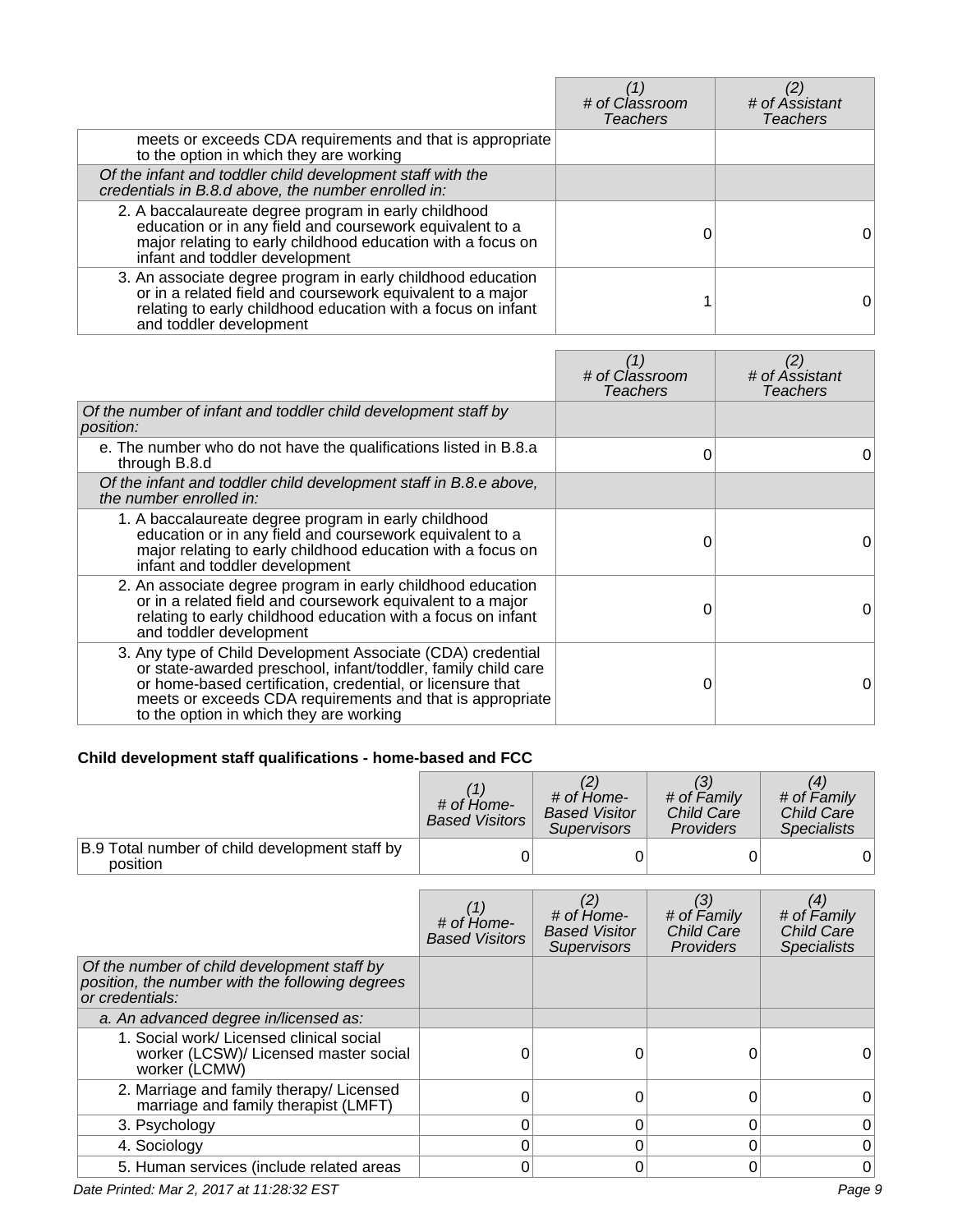|                                                          | # of Home-<br><b>Based Visitors</b> | # of Home-<br><b>Based Visitor</b><br><b>Supervisors</b> | # of Family<br>Child Care<br>Providers | # of Family<br>Child Care<br><b>Specialists</b> |
|----------------------------------------------------------|-------------------------------------|----------------------------------------------------------|----------------------------------------|-------------------------------------------------|
| such as child and family services or<br>social services) |                                     |                                                          |                                        |                                                 |
| 6. Nursing plus Nurse Practitioner (NP)<br>license       |                                     |                                                          |                                        |                                                 |
| 7. Early childhood education                             |                                     |                                                          |                                        |                                                 |
| 8. Other                                                 |                                     |                                                          |                                        | 0                                               |

|                                                                                                                 | # of Home-<br><b>Based Visitors</b> | $#$ of $Hom$ $e$ -<br><b>Based Visitor</b><br><b>Supervisors</b> | (3)<br># of Family<br><b>Child Care</b><br>Providers | (4)<br># of Family<br><b>Child Care</b><br><b>Specialists</b> |
|-----------------------------------------------------------------------------------------------------------------|-------------------------------------|------------------------------------------------------------------|------------------------------------------------------|---------------------------------------------------------------|
| Of the number of child development staff by<br>position, the number with the following degrees<br>and licenses: |                                     |                                                                  |                                                      |                                                               |
| b. A baccalaureate degree in:                                                                                   |                                     |                                                                  |                                                      |                                                               |
| 1. Social work                                                                                                  | 0                                   | 0                                                                |                                                      |                                                               |
| 2. Psychology                                                                                                   | 0                                   | 0                                                                |                                                      |                                                               |
| 3. Sociology                                                                                                    | 0                                   | 0                                                                |                                                      | 0                                                             |
| 4. Human services (include related areas<br>such as child and family services or<br>social services)            |                                     | 0                                                                |                                                      |                                                               |
| 5. Nursing plus Registered Nurse (RN)<br>license                                                                | 0                                   | 0                                                                |                                                      | 0                                                             |
| 6. Early childhood education                                                                                    | 0                                   | 0                                                                |                                                      | 0                                                             |
| 7. Other                                                                                                        | 0                                   | 0                                                                |                                                      | 0                                                             |

|                                                                                                                 | # of Home-<br><b>Based Visitors</b> | # of Home-<br><b>Based Visitor</b><br><b>Supervisors</b> | (3)<br># of Family<br><b>Child Care</b><br>Providers | (4)<br># of Family<br><b>Child Care</b><br><b>Specialists</b> |
|-----------------------------------------------------------------------------------------------------------------|-------------------------------------|----------------------------------------------------------|------------------------------------------------------|---------------------------------------------------------------|
| Of the number of child development staff by<br>position, the number with the following degrees<br>and licenses: |                                     |                                                          |                                                      |                                                               |
| c. An associate degree in:                                                                                      |                                     |                                                          |                                                      |                                                               |
| 1. Social work                                                                                                  | 0                                   | 0                                                        |                                                      |                                                               |
| 2. Psychology                                                                                                   | ი                                   | 0                                                        |                                                      |                                                               |
| 3. Sociology                                                                                                    | 0                                   | 0                                                        |                                                      |                                                               |
| 4. Human services (include related areas<br>such as child and family services or<br>social services)            |                                     | 0                                                        |                                                      |                                                               |
| 5. Nursing plus Registered Nurse (RN)<br>license                                                                | 0                                   | 0                                                        |                                                      | 0                                                             |
| 6. Early childhood education                                                                                    | 0                                   | 0                                                        |                                                      |                                                               |
| 7. Other                                                                                                        | 0                                   | 0                                                        |                                                      |                                                               |

|                                                                                                        | $#$ of $H$ <sub>ome</sub> -<br><b>Based Visitors</b> | # of Home-<br><b>Based Visitor</b><br><b>Supervisors</b> | # of Family<br><b>Child Care</b><br><b>Providers</b> | # of Family<br><b>Child Care</b><br><b>Specialists</b> |
|--------------------------------------------------------------------------------------------------------|------------------------------------------------------|----------------------------------------------------------|------------------------------------------------------|--------------------------------------------------------|
| Of the number of child development staff by<br>position, the number with the following<br>credentials: |                                                      |                                                          |                                                      |                                                        |
| d. License, certification, or credential held:                                                         |                                                      |                                                          |                                                      |                                                        |
| 1. Nursing, non-RN, i.e. LPN, CNA, etc.                                                                |                                                      |                                                          |                                                      |                                                        |
| 2. Family development credential (FDC)                                                                 | 0                                                    |                                                          |                                                      |                                                        |
| 3. Child development associate credential<br>(CDA)                                                     | ი                                                    |                                                          |                                                      |                                                        |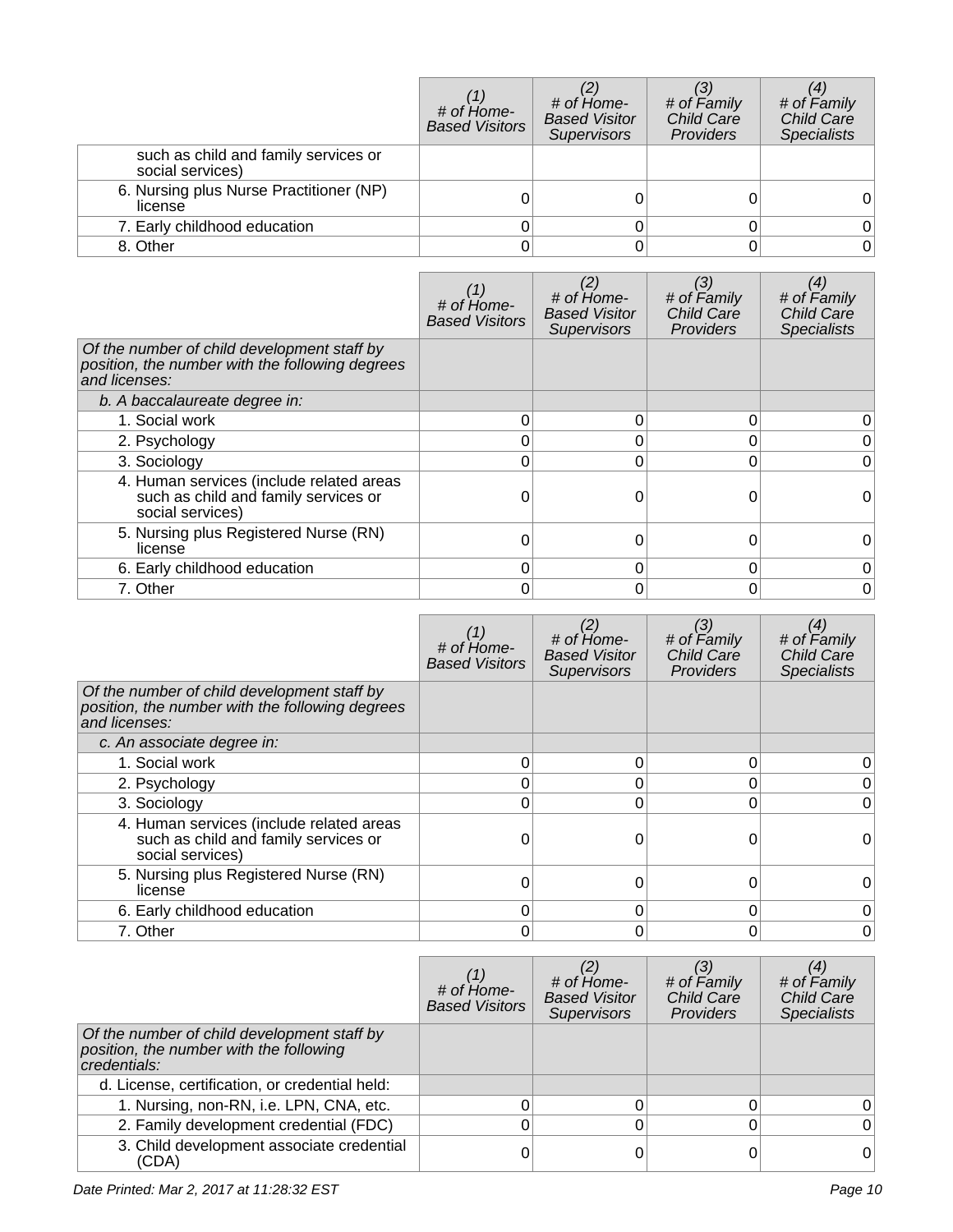|                                                                                                                                                                         | # of Home-<br><b>Based Visitors</b> | # of Home-<br><b>Based Visitor</b><br><b>Supervisors</b> | # of Family<br><b>Child Care</b><br><b>Providers</b> | # of Family<br><b>Child Care</b><br><b>Specialists</b> |
|-------------------------------------------------------------------------------------------------------------------------------------------------------------------------|-------------------------------------|----------------------------------------------------------|------------------------------------------------------|--------------------------------------------------------|
| 4. State-awarded certification, credential,<br>or license appropriate to the option in<br>which they are working, i.e. home-based<br>option or family child care option |                                     |                                                          |                                                      | 0                                                      |
| 5. Other                                                                                                                                                                |                                     |                                                          |                                                      |                                                        |

|                                                                                   | $#$ of $Hom$ $e$ -<br><b>Based Visitors</b> | $#$ of $H$ <sub>ome</sub> -<br><b>Based Visitor</b><br><b>Supervisors</b> | # of Family<br><b>Child Care</b><br>Providers | # of Family<br><b>Child Care</b><br><b>Specialists</b> |
|-----------------------------------------------------------------------------------|---------------------------------------------|---------------------------------------------------------------------------|-----------------------------------------------|--------------------------------------------------------|
| Of the number of child development staff by<br>position:                          |                                             |                                                                           |                                               |                                                        |
| e. The number who do not have the<br>qualifications listed in B.9.a through B.9.d |                                             |                                                                           |                                               |                                                        |
| Of the child development staff in B.9.e above,<br>the number enrolled in:         |                                             |                                                                           |                                               |                                                        |
| 1. An advanced degree or license                                                  |                                             | 0                                                                         |                                               | 0                                                      |
| 2. A baccalaureate degree                                                         |                                             | በ                                                                         |                                               |                                                        |
| 3. An associate degree                                                            |                                             | 0                                                                         |                                               |                                                        |
| 4. Studies leading to a non-degree license,<br>certificate, or credential         |                                             |                                                                           |                                               | 0                                                      |

# **NON-SUPERVISORY CHILD DEVELOPMENT STAFF**

# **Child Development Staff - Race and Ethnicity**

| # of non-supervisory child<br>development staff |                                     |                                      |
|-------------------------------------------------|-------------------------------------|--------------------------------------|
| B.12 Race and Ethnicity                         | (1)<br>Hispanic or<br>Latino origin | Non-Hispanic or<br>Non-Latino origin |
| a. American Indian or Alaska Native             |                                     |                                      |
| b. Asian                                        |                                     |                                      |
| c. Black or African American                    |                                     |                                      |
| d. Native Hawaiian or other Pacific Islander    |                                     |                                      |
| e. White                                        | 71                                  | 18                                   |
| f. Biracial/Multi-racial                        |                                     |                                      |
| g. Other                                        |                                     |                                      |
| h. Unspecified                                  |                                     |                                      |

# **Child Development Staff - Language**

|                                                                                            | # of non-supervisory<br>child development staff |
|--------------------------------------------------------------------------------------------|-------------------------------------------------|
| B.13 The number who are proficient in a language(s) other than English                     | 50                                              |
| a. Of these, the number who are proficient in more than one language other<br>than English |                                                 |

| B.14 Language groups in which staff are proficient                | # of non-supervisory<br>child development staff |
|-------------------------------------------------------------------|-------------------------------------------------|
| a. Spanish                                                        | 50                                              |
| b. Native Central American, South American, and Mexican Languages | $\Omega$                                        |
| c. Caribbean Languages                                            | 0                                               |
| d. Middle Eastern & South Asian Languages                         | 0                                               |
| e. East Asian Languages                                           | 0                                               |
| f. Native North American/Alaska Native Languages                  | 0                                               |
| g. Pacific Island Languages                                       | 0                                               |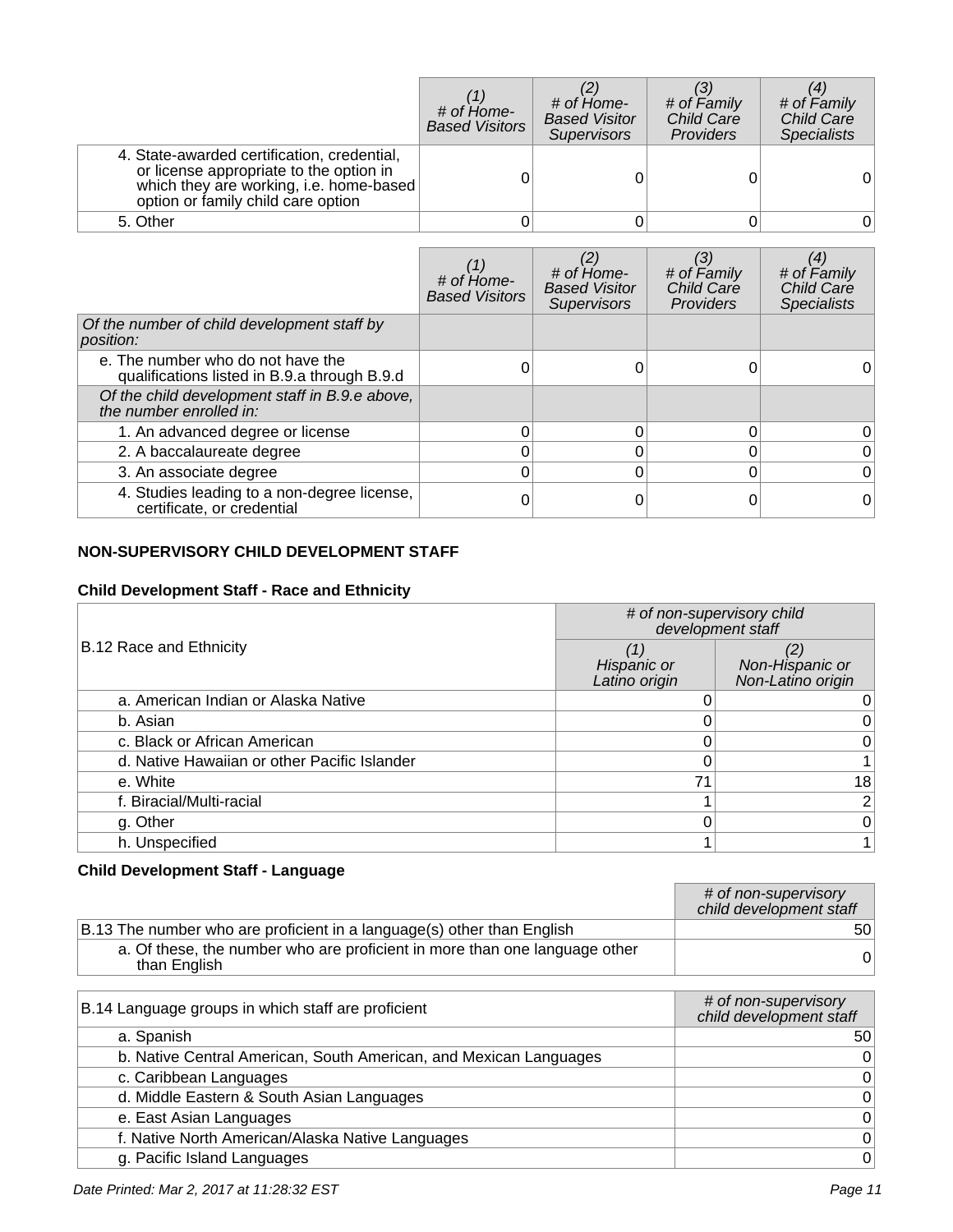| B.14 Language groups in which staff are proficient | # of non-supervisory<br>child development staff |
|----------------------------------------------------|-------------------------------------------------|
| h. European & Slavic Languages                     |                                                 |
| i. African Languages                               |                                                 |
| i. Other                                           |                                                 |
| k. Unspecified                                     |                                                 |

### **Child Development Staff - Classroom Teacher Turnover**

|                                                                                                                         | # of classroom teachers |
|-------------------------------------------------------------------------------------------------------------------------|-------------------------|
| B.15 The number of classroom teachers who left your program during the year.                                            | 31                      |
| B.16 Of these, the number who left for the following reasons:                                                           |                         |
| a. Higher compensation/benefits package in the same field                                                               |                         |
| b. Change in job field                                                                                                  | $\overline{0}$          |
| c. Other                                                                                                                | $\overline{2}$          |
| B.17 Number of classroom teacher vacancies in your program that remained unfilled<br>for a period of 3 months or longer | $\Omega$                |
| B.18 Number of classroom teachers hired during the year due to turnover                                                 | 0                       |

#### **Child Development Staff - Home-based Visitor Turnover**

|                                                                                                                         | # of home-based visitors |
|-------------------------------------------------------------------------------------------------------------------------|--------------------------|
| B.19 The number of home-based visitors who left the program during the year                                             |                          |
| B.20 Of these, the number who left for the following reasons:                                                           |                          |
| a. Higher compensation/benefits package in the same field                                                               | $\overline{0}$           |
| b. Change in job field                                                                                                  | 0                        |
| c. Other                                                                                                                | $\Omega$                 |
| B.21 Number of home-based visitor vacancies in the program that remained unfilled<br>for a period of 3 months or longer | $\Omega$                 |
| B.22 Number of home-based visitors hired during the year due to turnover                                                | $\overline{0}$           |

### **FAMILY AND COMMUNITY PARTNERSHIPS STAFF**

### **Family and Community Partnerships Staff - Qualifications**

|                                                                                                                                                                      | # of family workers | (2)<br># of FCP supervisors |
|----------------------------------------------------------------------------------------------------------------------------------------------------------------------|---------------------|-----------------------------|
|                                                                                                                                                                      |                     |                             |
| B.23 Total number of family & community partnerships staff                                                                                                           | 32                  |                             |
| a. Of the FCP supervisors, the number who work directly with<br>families, i.e. staff with a family caseload                                                          |                     | 0                           |
| B.25 Of the family & community partnerships (FCP) staff, the<br>number with the following as the highest level of education<br>completed                             | # of family workers | # of FCP supervisors        |
| a. A related advanced degree                                                                                                                                         |                     |                             |
| b. A related baccalaureate degree                                                                                                                                    |                     |                             |
| c. A related associate degree                                                                                                                                        | 14                  | 0                           |
| d. A family-development-related credential, certificate, or<br>license                                                                                               |                     | 0                           |
| e. None of the qualifications listed in B.25.a through B.25.d<br>above                                                                                               | 11                  |                             |
| Of the staff in B.25.e above, the number enrolled in:                                                                                                                |                     |                             |
| 1. A related degree at the associate, baccalaureate, or<br>advanced level                                                                                            | O                   | 0                           |
| 2. Studies leading to a non-degree credential, certificate, or<br>license that is family-development-related                                                         | 0                   | 0                           |
| B.26 Of the family & community partnerships staff, the number with<br>a family-development-related credential, regardless of highest<br>level of education completed |                     | 0                           |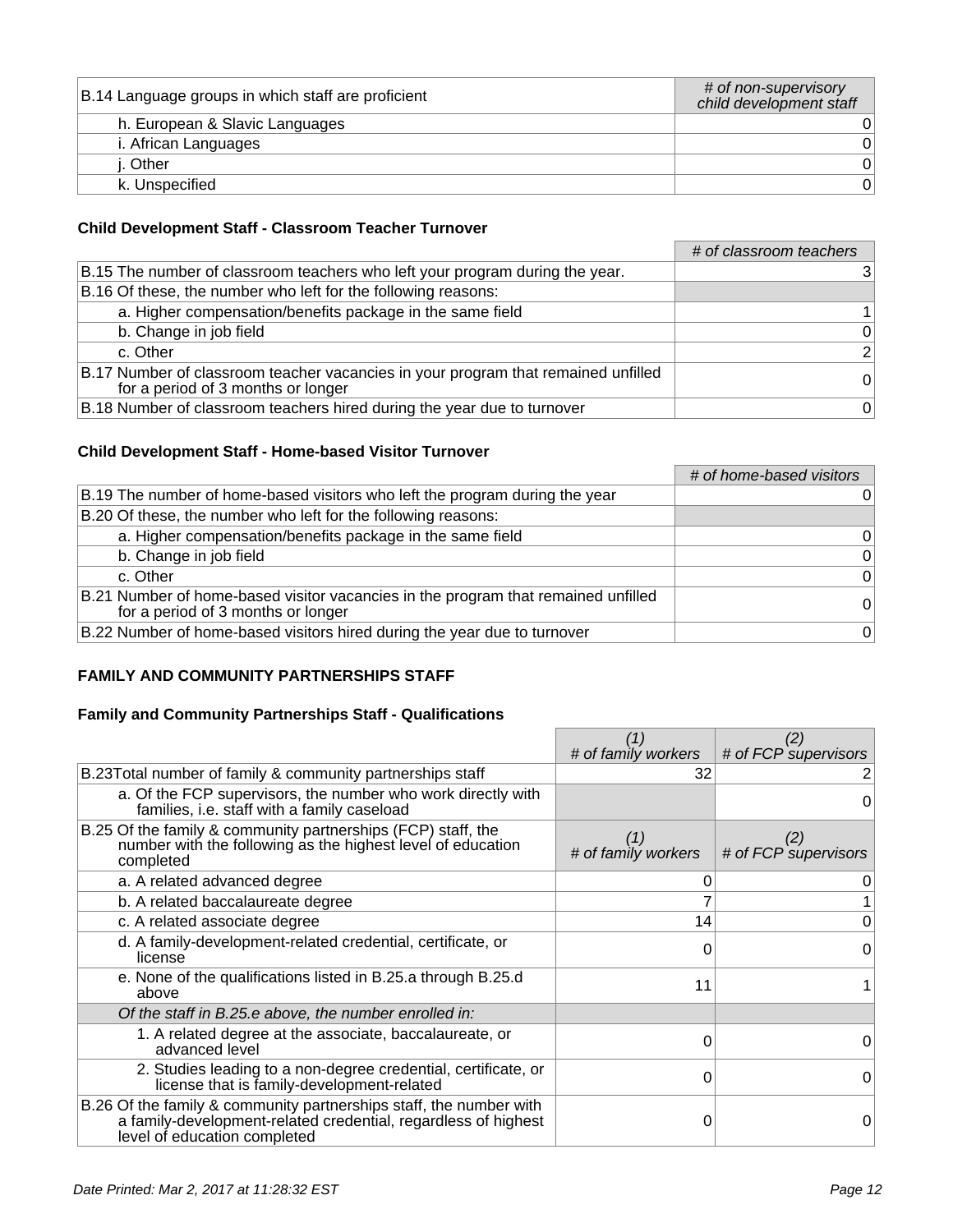### **EDUCATION AND CHILD DEVELOPMENT MANAGEMENT STAFF**

### **Education and Child Development Managers/Coordinators - Qualifications**

|                                                                                                                                                                                                                                 | # of $ECD$<br>managers/<br>coordinators |
|---------------------------------------------------------------------------------------------------------------------------------------------------------------------------------------------------------------------------------|-----------------------------------------|
| B.27 Total number of education & child development managers/coordinators                                                                                                                                                        | 2                                       |
| Of the education & child development managers/coordinators, the number with the<br>following degrees or credentials:                                                                                                            |                                         |
| a. An advanced degree in early childhood education, or an advanced degree in<br>any field and coursework equivalent to a major relating to early childhood<br>education with experience teaching preschool-age children         | $\overline{2}$                          |
| b. A baccalaureate degree in early childhood education, or a baccalaureate<br>degree in any field and coursework equivalent to a major relating to early<br>childhood education with experience teaching preschool-age children | 0                                       |
| c. An associate degree in early childhood education, or an associate degree in<br>any field and coursework equivalent to a major relating to early childhood<br>education with experience teaching preschool-age children       | $\Omega$                                |
| Of the education & child development managers/coordinators preschool child<br>development staff in B.27.c above, the number enrolled in:                                                                                        |                                         |
| 1. A baccalaureate degree in early childhood education, or a baccalaureate<br>degree in any field and coursework equivalent to a major relating to early<br>childhood education                                                 | 0                                       |
| d. A Child Development Associate (CDA) credential or state-awarded preschool,<br>infant/toddler, family child care or home-based certification, credential, or<br>licensure that meets or exceeds CDA requirements              | 0                                       |
| Of the education & child development managers/coordinators preschool child<br>development staff in B.27.d above, the number enrolled in:                                                                                        |                                         |
| 1. A baccalaureate degree in early childhood education, or a baccalaureate<br>degree in any field and coursework equivalent to a major relating to early<br>childhood education                                                 | 0                                       |
| e. None of the qualifications listed in B.27.a through B.27.d                                                                                                                                                                   | 0                                       |
| Of the education & child development managers/coordinators preschool child<br>development staff in B.27.e above, the number enrolled in:                                                                                        |                                         |
| 1. A baccalaureate degree in early childhood education, or a baccalaureate<br>degree in any field and coursework equivalent to a major relating to early<br>childhood education                                                 | $\mathbf 0$                             |

### **C. CHILD & FAMILY SERVICES**

### **HEALTH SERVICES**

#### **Health Insurance - Children**

|                                                                                                                      | # of children at<br>enrollment | # of children at end of<br>enrollment year |
|----------------------------------------------------------------------------------------------------------------------|--------------------------------|--------------------------------------------|
| C.1 Number of all children with health insurance                                                                     | 1,165                          | 1,190                                      |
| a. Number enrolled in Medicaid and/or CHIP                                                                           | 1,064                          | 1,084                                      |
| b. Number enrolled in state-only funded insurance (for<br>example, medically indigent insurance)                     |                                | 0                                          |
| c. Number with private health insurance (for example, parent's<br>insurance)                                         | 83                             | 88                                         |
| d. Number with health insurance other than those listed above,<br>for example, Military Health (Tri-Care or CHAMPUS) | 18                             | 18                                         |
| C.2 Number of children with no health insurance                                                                      | 51                             | 26                                         |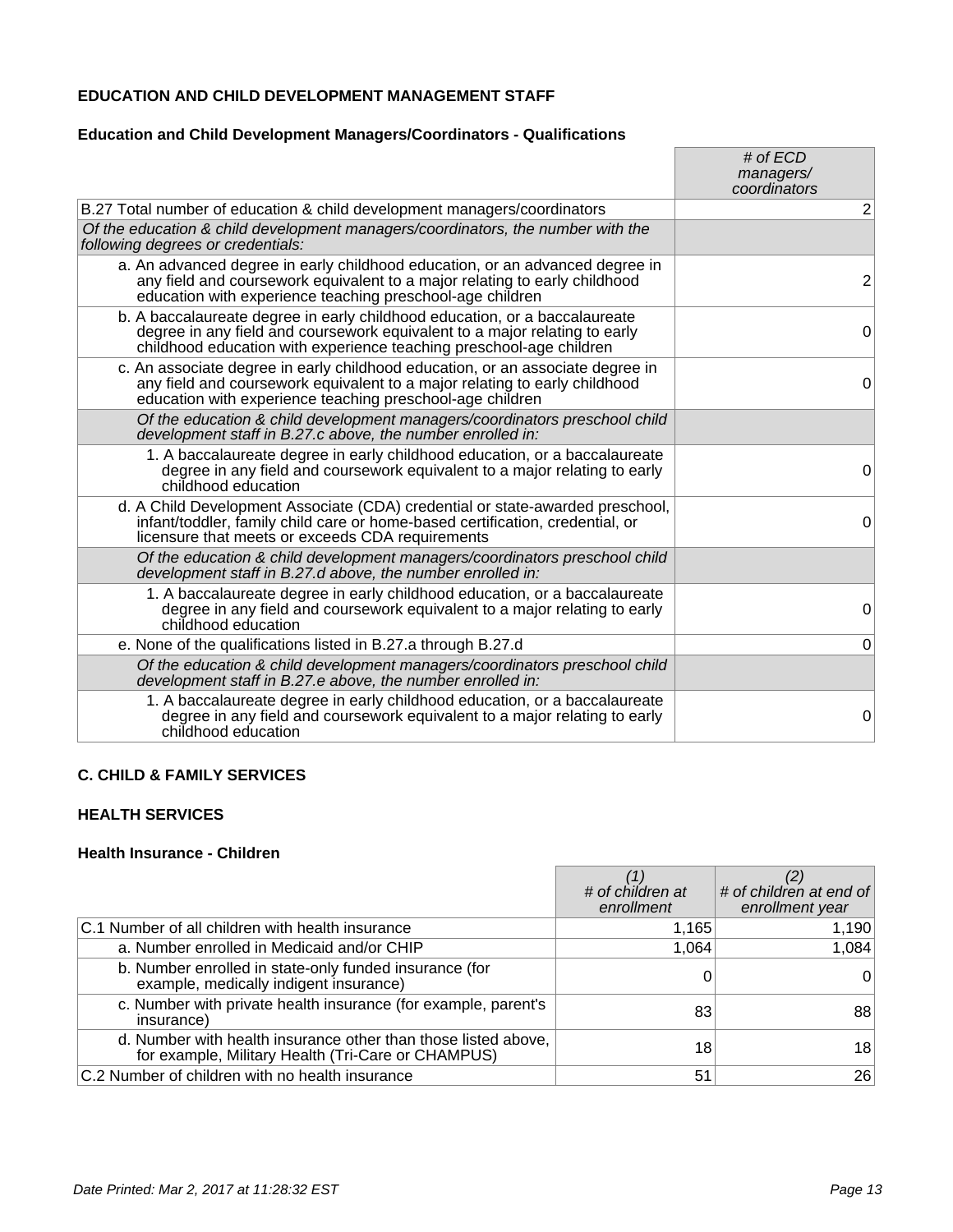### **Health Insurance - Pregnant Women (EHS Programs)**

|                                                                                                                      | # of pregnant women $ $<br>at enrollment | # of pregnant women<br>at end of enrollment |
|----------------------------------------------------------------------------------------------------------------------|------------------------------------------|---------------------------------------------|
| C.3 Number of pregnant women with at least one type of health<br>insurance                                           |                                          |                                             |
| a. Number enrolled in Medicaid                                                                                       |                                          |                                             |
| b. Number enrolled in another publicly funded insurance<br>program that is not Medicaid                              |                                          |                                             |
| c. Number with private health insurance                                                                              |                                          |                                             |
| d. Number with health insurance other than those listed above,<br>for example, Military Health (Tri-Care or CHAMPUS) |                                          |                                             |
| C.4 Number of pregnant women with no health insurance                                                                |                                          | 0                                           |

### **Medical Home - Children**

|                                                                                                | # of children at<br>enrollment | # of children at end of<br>enrollment year |
|------------------------------------------------------------------------------------------------|--------------------------------|--------------------------------------------|
| C.5 Number of children with an ongoing source of continuous,<br>accessible health care         | 1.147                          | 1,196                                      |
| C.6 Number of children receiving medical services through the<br>Indian Health Service         | 14                             | 14                                         |
| C.7 Number of children receiving medical services through a<br>migrant community health center |                                | $0^{\scriptscriptstyle \dagger}$           |

### **Medical Services - Children**

|                                                                                                                                                                                                | # of children at<br>enrollment | $\#$ of children at end of<br>enrollment year |
|------------------------------------------------------------------------------------------------------------------------------------------------------------------------------------------------|--------------------------------|-----------------------------------------------|
| C.8 Number of all children who are up-to-date on a schedule of age-<br>appropriate preventive and primary health care, according to the<br>relevant state's EPSDT schedule for well child care |                                | 1.074                                         |

|                                                                                                                                                                                                           | # of children<br>at end of<br>enrollment year |
|-----------------------------------------------------------------------------------------------------------------------------------------------------------------------------------------------------------|-----------------------------------------------|
| a. Of these, the number diagnosed by a health care professional with a chronic<br>condition needing medical treatment since last year's PIR was reported                                                  | 46                                            |
| 1. Of these, the number who have received or are receiving medical treatment                                                                                                                              | 28                                            |
| b. Specify the primary reason that children who needed medical treatment, for any<br>chronic condition diagnosed by a health care professional since last year's PIR was<br>reported, did not receive it: |                                               |
| 1. No health insurance                                                                                                                                                                                    |                                               |
| 2. No pediatric care available in local area                                                                                                                                                              |                                               |
| 3. Medicaid not accepted by health provider                                                                                                                                                               |                                               |
| 4. Parents did not keep/make appointment                                                                                                                                                                  |                                               |
| 5. Children left the program before their appointment date                                                                                                                                                |                                               |
| 6. Appointment is scheduled for future date                                                                                                                                                               |                                               |
| 7. No transportation                                                                                                                                                                                      |                                               |
| 8. Other                                                                                                                                                                                                  |                                               |

| C.9 Number of all children who received medical treatment for the following chronic<br>conditions since last year's PIR was reported, regardless of when the condition<br>was first diagnosed by a health care professional: | # of children |
|------------------------------------------------------------------------------------------------------------------------------------------------------------------------------------------------------------------------------|---------------|
| a. Anemia                                                                                                                                                                                                                    | 35            |
| b. Asthma                                                                                                                                                                                                                    | 38            |
| c. Hearing Difficulties                                                                                                                                                                                                      | 16            |
| d. Vision Problems                                                                                                                                                                                                           | 70            |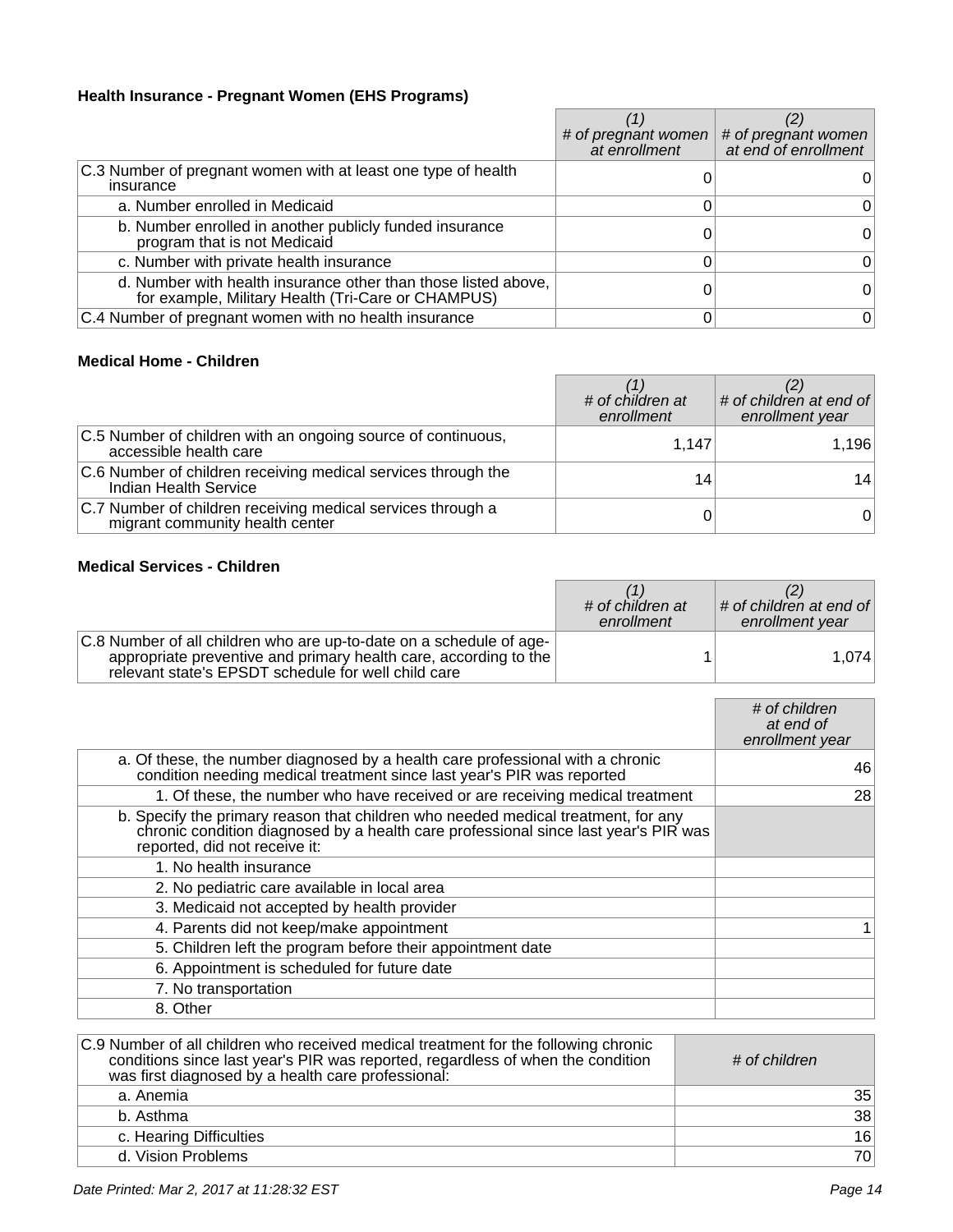| C.9 Number of all children who received medical treatment for the following chronic<br>conditions since last year's PIR was reported, regardless of when the condition<br>was first diagnosed by a health care professional: | # of children  |
|------------------------------------------------------------------------------------------------------------------------------------------------------------------------------------------------------------------------------|----------------|
| e. High Lead Levels                                                                                                                                                                                                          |                |
| f. Diabetes                                                                                                                                                                                                                  | $\overline{2}$ |

# **Body Mass Index (BMI) - Children (HS and Migrant Programs)**

| C.10 Number of all children who are in the following weight categories according to<br>the 2000 CDC BMI-for-age growth charts | # of children<br>at enrollment |
|-------------------------------------------------------------------------------------------------------------------------------|--------------------------------|
| a. Underweight (BMI less than 5th percentile for child's age and sex)                                                         | 421                            |
| b. Healthy weight (at or above 5th percentile and below 85th percentile for<br>child's age and sex)                           | 839                            |
| c. Overweight (BMI at or above 85th percentile and below 95th percentile for<br>child's age and sex)                          | 91                             |
| d. Obese (BMI at or above 95th percentile for child's age and sex)                                                            | 154                            |

### **Immunization Services - Children**

|                                                                                                                                                                                                                         | # of children at<br>enrollment | $\sharp$ of children<br>at end of<br>enrollment year |
|-------------------------------------------------------------------------------------------------------------------------------------------------------------------------------------------------------------------------|--------------------------------|------------------------------------------------------|
| C.11 Number of children who have been determined by a health<br>care professional to be up-to-date on all immunizations<br>appropriate for their age                                                                    | 968                            | 1,055                                                |
| C.12 Number of children who have been determined by a health<br>care professional to have received all immunizations possible<br>at this time, but who have not received all immunizations<br>appropriate for their age | 227                            | 151                                                  |
| C.13 Number of children who meet their state's guidelines for an<br>exemption from immunizations                                                                                                                        | 10                             | 9                                                    |

# **Pregnant Women - Services (EHS Programs)**

| C.14 Indicate the number of pregnant women who received the following services<br>while enrolled in EHS | # of<br>pregnant women |
|---------------------------------------------------------------------------------------------------------|------------------------|
| a. Prenatal health care                                                                                 | 0                      |
| b. Postpartum health care                                                                               | 0                      |
| c. Mental health interventions and follow up                                                            | 0                      |
| d. Substance abuse prevention                                                                           | $\mathsf 0$            |
| e. Substance abuse treatment                                                                            | $\mathsf 0$            |
| f. Prenatal education on fetal development                                                              | $\mathsf 0$            |
| g. Information on the benefits of breastfeeding                                                         | $\pmb{0}$              |

### **Pregnant Women - Prenatal Health (EHS Programs)**

| C.15 Trimester of pregnancy in which the pregnant women served were enrolled:                                                           | # of pregnant women |
|-----------------------------------------------------------------------------------------------------------------------------------------|---------------------|
| a. 1st trimester (0-3 months)                                                                                                           | 0                   |
| b. 2nd trimester (3-6 months)                                                                                                           | $\Omega$            |
| c. 3rd trimester (6-9 months)                                                                                                           | $\Omega$            |
| C.16 Of the total served, the number whose pregnancies were identified as medically<br>high risk by a physician or health care provider | $\Omega$            |

#### **Dental Home - Children**

|                                                                                          | # of children at<br>enrollment | $\#$ of children at end of<br>enrollment year |
|------------------------------------------------------------------------------------------|--------------------------------|-----------------------------------------------|
| C.17 Number of children with continuous, accessible dental care<br>provided by a dentist | 1,132                          | 1,178                                         |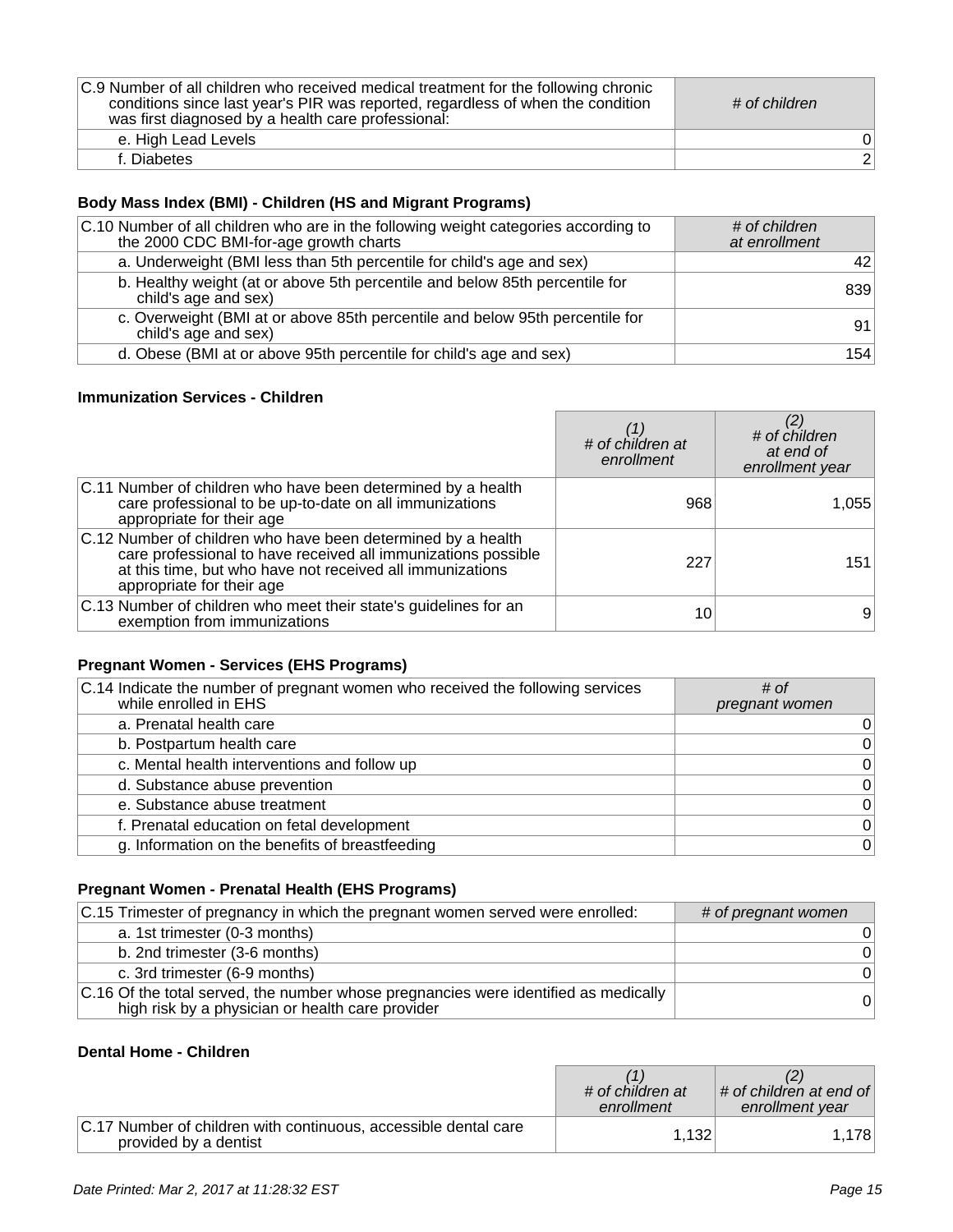### **Preschool Dental Services (HS and Migrant Programs)**

|                                                                                                                                                                       | # of children |
|-----------------------------------------------------------------------------------------------------------------------------------------------------------------------|---------------|
| C.18 Number of children who received preventive care since last year's PIR was<br>reported                                                                            | 1,101         |
| C.19 Number of all children, including those enrolled in Medicaid or CHIP, who have<br>completed a professional dental examination since last year's PIR was reported | 1,061         |
| a. Of these, the number of children diagnosed as needing treatment since last<br>year's PIR was reported.                                                             | 286           |
| 1. Of these, the number of children who have received or are receiving<br>treatment                                                                                   | 198           |
| b. Specify the primary reason that children who needed dental treatment did not<br>receive it:                                                                        |               |
| 1. Health insurance doesn't cover dental treatment                                                                                                                    |               |
| 2. No dental care available in local area                                                                                                                             |               |
| 3. Medicaid not accepted by dentist                                                                                                                                   |               |
| 4. Dentists in the area do not treat 3 - 5 year old children                                                                                                          |               |
| 5. Parents did not keep/make appointment                                                                                                                              |               |
| 6. Children left the program before their appointment date                                                                                                            |               |
| 7. Appointment is scheduled for future date                                                                                                                           |               |
| 8. No transportation                                                                                                                                                  |               |
| 9. Other                                                                                                                                                              |               |
| 10. None                                                                                                                                                              |               |

### **Infant and Toddler Preventive Dental Services (EHS and Migrant Programs)**

|                                                                                                                                                                                | # of children<br>at end of<br>enrollment year |    |
|--------------------------------------------------------------------------------------------------------------------------------------------------------------------------------|-----------------------------------------------|----|
| C.20 Number of all children who are up-to-date on a schedule of age-appropriate<br>preventive and primary oral health care according to the relevant state's EPSDT<br>schedule |                                               | 01 |

### **Pregnant Women Dental Services (EHS Programs)**

|                                                                                                                                                                     | $#$ of pregnant women |
|---------------------------------------------------------------------------------------------------------------------------------------------------------------------|-----------------------|
| C.21 Of the number of pregnant women served, the number who received a<br>professional dental examination(s) and/or treatment since last year's PIR was<br>reported |                       |

### **MENTAL HEALTH SERVICES**

### **Mental Health Professional**

|                                                                                                | # of hours      |
|------------------------------------------------------------------------------------------------|-----------------|
| C.22 Average total hours per operating month a mental health professional(s) spends<br>on-site | 10 <sup>1</sup> |

### **Mental Health Services**

| C.23 Indicate the number of enrolled children who were served by the mental health<br>(MH) professional(s) since last year's PIR was reported.                   | # of children<br>at end of<br>enrollment year |
|------------------------------------------------------------------------------------------------------------------------------------------------------------------|-----------------------------------------------|
| a. Number of children for whom the MH professional consulted with program<br>staff about the child's behavior / mental health                                    | 36                                            |
| 1. Of these, the number for whom the MH professional provided three or<br>more consultations with program staff since last year's PIR was reported               | 5                                             |
| b. Number of children for whom the MH professional consulted with the<br>parent(s) / guardian(s) about their child's behavior/mental health                      | 34                                            |
| 1. Of these, the number for whom the MH professional provided three or more consultations with the parent(s) / guardian(s) since last year's PIR<br>was reported | 5                                             |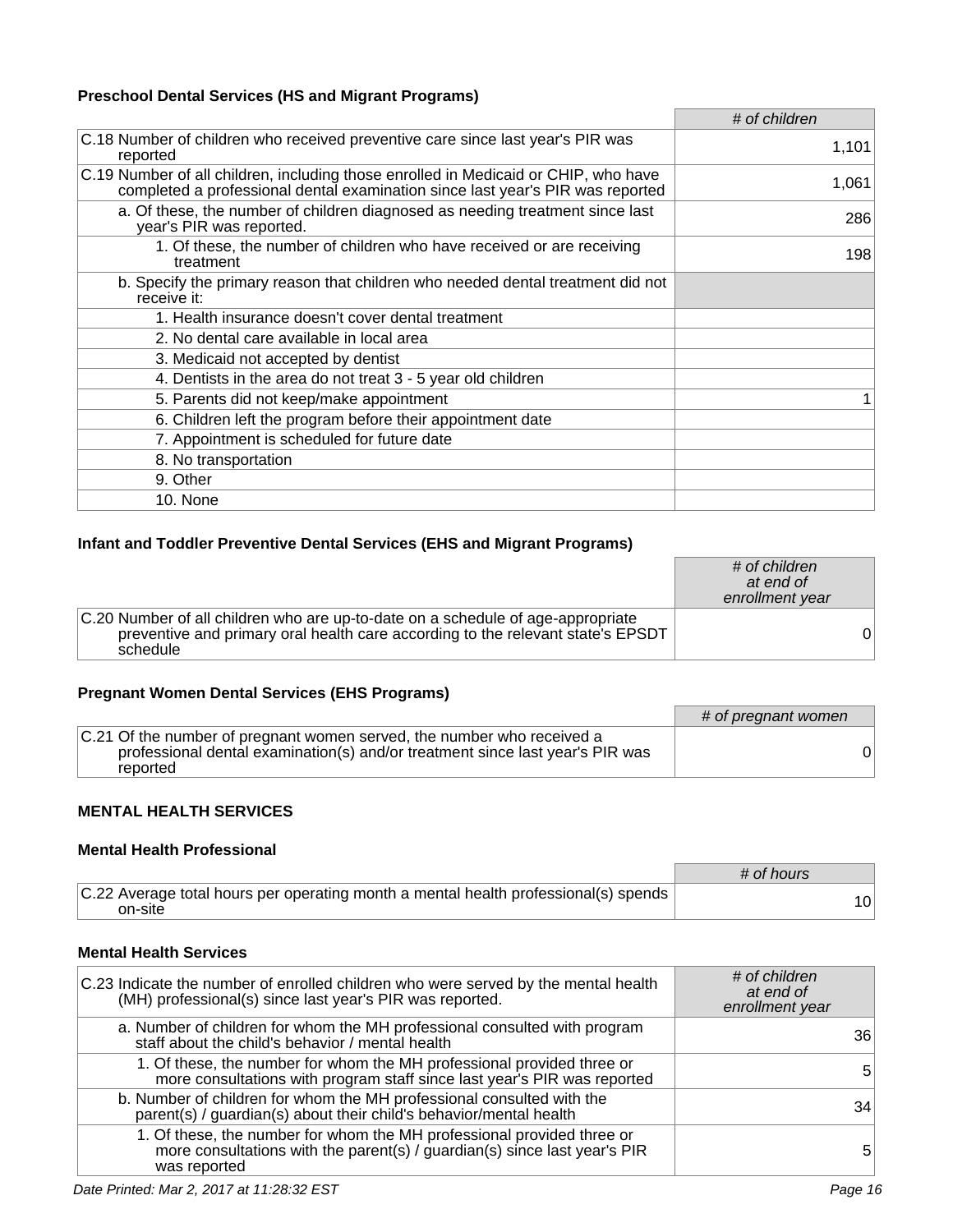| C.23 Indicate the number of enrolled children who were served by the mental health<br>(MH) professional(s) since last year's PIR was reported. | # of children<br>at end of<br>enrollment year |
|------------------------------------------------------------------------------------------------------------------------------------------------|-----------------------------------------------|
| c. Number of children for whom the MH professional provided an individual<br>mental health assessment                                          | 12                                            |
| d. Number of children for whom the MH professional facilitated a referral for<br>mental health services                                        | 27                                            |

#### **Mental Health Referrals**

|                                                                                                                                                 | # of children<br>at end of<br>enrollment year |
|-------------------------------------------------------------------------------------------------------------------------------------------------|-----------------------------------------------|
| C.24 Number of children who were referred by the program for mental health services<br>outside of Head Start since last year's PIR was reported | 291                                           |
| a. Of these, the number who received mental health services since last year's<br>PIR was reported                                               | 9                                             |

### **DISABILITIES SERVICES**

# **Preschool Disabilities Services (HS and Migrant Programs)**

|                                                                                                                                                                                                                     | # of children |
|---------------------------------------------------------------------------------------------------------------------------------------------------------------------------------------------------------------------|---------------|
| C.25 Number of children enrolled in the program who have an Individualized<br>Education Program (IEP) indicating they have been determined eligible by the<br>LEA to receive special education and related services | 139           |
| a. Of these, the number who were determined eligible to receive special<br>education and related services:                                                                                                          |               |
| 1. Prior to enrollment into the program for this enrollment year                                                                                                                                                    | 66            |
| 2. During this enrollment year                                                                                                                                                                                      | 73            |
| b. Of these, the number who have not received special education and related<br>services                                                                                                                             |               |

# **Infant and Toddler Part C Early Intervention Services (EHS and Migrant Programs)**

|                                                                                                                                                                                                                                                                                       | # of children  |
|---------------------------------------------------------------------------------------------------------------------------------------------------------------------------------------------------------------------------------------------------------------------------------------|----------------|
| C.26 Number of children enrolled in the program who have an Individualized Family<br>Service Plan (IFSP) indicating they have been determined eligible by the Part C<br>Agency to receive early intervention services under the Individuals with<br>Disabilities Education Act (IDEA) | 61             |
| a. Of these, the number who were determined eligible to receive early<br>intervention services:                                                                                                                                                                                       |                |
| 1. Prior to enrollment into the program for this enrollment year                                                                                                                                                                                                                      | 6              |
| 2. During this enrollment year                                                                                                                                                                                                                                                        | $\overline{0}$ |
| b. Of these, the number who have not received early intervention services under<br>IDEA                                                                                                                                                                                               | $\Omega$       |

# **Preschool Primary Disabilities (HS and Migrant Programs)**

| C.27 Diagnosed primary disability                                                   | # of children<br>determined to<br>have this disability | # of children<br>receiving special<br>services |
|-------------------------------------------------------------------------------------|--------------------------------------------------------|------------------------------------------------|
| a. Health impairment(i.e. meeting IDEA definition of 'other<br>health impairments') |                                                        |                                                |
| b. Emotional disturbance                                                            |                                                        |                                                |
| c. Speech or language impairments                                                   | 57                                                     | 56                                             |
| d. Intellectual disabilities                                                        |                                                        | 0                                              |
| e. Hearing impairment, including deafness                                           |                                                        |                                                |
| f. Orthopedic impairment                                                            |                                                        |                                                |
| g. Visual impairment, including blindness                                           |                                                        |                                                |
| h. Specific learning disability                                                     |                                                        | 0                                              |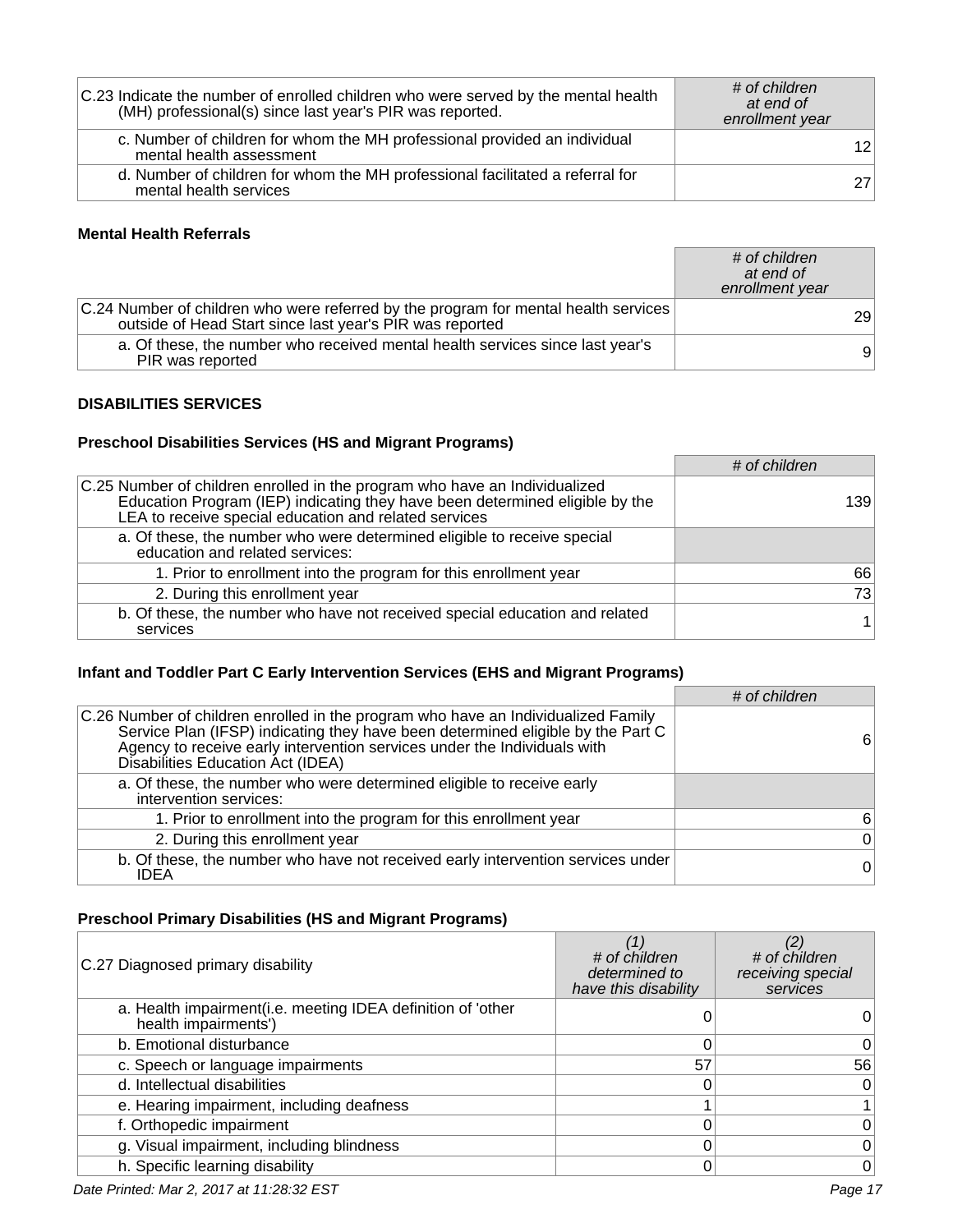| C.27 Diagnosed primary disability               | # of children<br>determined to<br>have this disability | # of children<br>receiving special<br>services |
|-------------------------------------------------|--------------------------------------------------------|------------------------------------------------|
| i. Autism                                       |                                                        |                                                |
| j. Traumatic brain injury                       |                                                        | 0                                              |
| k. Non-categorical/developmental delay          | 81                                                     | 81                                             |
| I. Multiple disabilities (excluding deaf-blind) |                                                        | 0                                              |
| m. Multiple disabilities (including deaf-blind) |                                                        | 0                                              |

### **EDUCATION AND DEVELOPMENT TOOLS/APPROACHES**

### **Screening**

|                                                                                                                                                                                          | # of children |
|------------------------------------------------------------------------------------------------------------------------------------------------------------------------------------------|---------------|
| C.28 Number of all newly enrolled children since last year's PIR was reported                                                                                                            | 893           |
| C.29 Number of all newly enrolled children who completed required screenings within<br>45 days for developmental, sensory, and behavioral concerns since last year's<br>PIR was reported | 792           |
| a. Of these, the number identified as needing follow-up assessment or formal<br>evaluation to determine if the child has a disability                                                    | 133           |

### **STAFF-CHILD INTERACTION OBSERVATION TOOLS**

|                                                                                              | # of programs |
|----------------------------------------------------------------------------------------------|---------------|
| C.33 Programs routinely using staff-child interaction observation tools to assess<br>quality |               |

### **FAMILY AND COMMUNITY PARTNERSHIPS**

#### **Number of Families**

|                                                   | # of families<br>at enrollment |
|---------------------------------------------------|--------------------------------|
| C.35 Total number of families:                    | .1461                          |
| a. Of these, the number of two-parent families    | 504                            |
| b. Of these, the number of single-parent families | 642                            |

| C.36 Of the number of two-parent families, the number in which the parent/guardian<br>figures are best described as: | # of two-parent<br>families<br>at enrollment |
|----------------------------------------------------------------------------------------------------------------------|----------------------------------------------|
| a. Parents (biological, adoptive, stepparents, etc.)                                                                 | 479                                          |
| b. Grandparents                                                                                                      | $\overline{7}$                               |
| c. Relatives other than grandparents                                                                                 |                                              |
| d. Foster parents not including relatives                                                                            | 17 <sup>1</sup>                              |
| e. Other                                                                                                             | $\Omega$                                     |

| C.37 Of the number of single-parent families, the number in which the<br>parent/guardian figure is best described as: | # of single-parent<br>families<br>at enrollment |
|-----------------------------------------------------------------------------------------------------------------------|-------------------------------------------------|
| a. Mother (biological, adoptive, stepmother, etc.)                                                                    | 585                                             |
| b. Father (biological, adoptive, stepfather, etc.)                                                                    | 38                                              |
| c. Grandparent                                                                                                        | 11                                              |
| d. Relative other than grandparent                                                                                    | 3                                               |
| e. Foster parent not including relative                                                                               | 5 <sup>1</sup>                                  |
| f. Other                                                                                                              | 0                                               |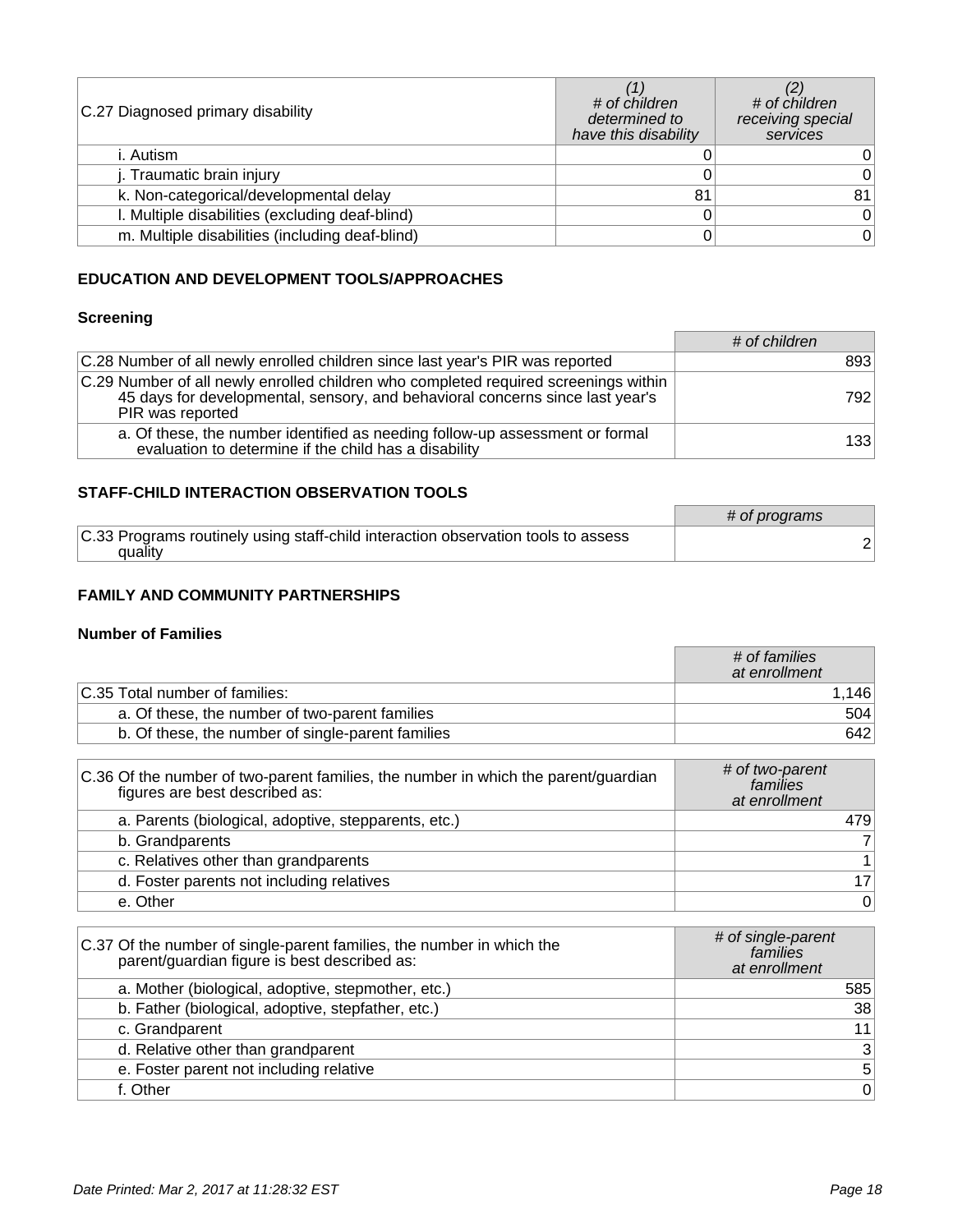# **Employment**

| C.38 Of the number of two-parent families, the number of families in which:                 | # of families at enrollment |
|---------------------------------------------------------------------------------------------|-----------------------------|
| a. Both parents/guardians are employed                                                      | 77                          |
| b. One parent/guardian is employed                                                          | 342                         |
| c. Both parents/guardians are not working (i.e. unemployed, retired, or disabled)           | 85                          |
| C.39 Of the number of single-parent families, the number of families in which:              |                             |
| a. The parent/guardian is employed                                                          | 297                         |
| b. The parent/guardian is not working (i.e. unemployed, retired, or disabled)               | 345                         |
| C.40 The number of all families in which:                                                   |                             |
| a. At least one parent/guardian is a member of the United States military on<br>active duty | 8                           |
| b. At least one parent/guardian is a veteran of the United States military                  | 25                          |

### **Federal or Other Assistance**

|                                                                                                                                                            | (1)<br># of families<br>at enrollment | # of families at<br>end of enrollment<br>year |
|------------------------------------------------------------------------------------------------------------------------------------------------------------|---------------------------------------|-----------------------------------------------|
| C.41 Total number of families receiving any cash benefits or other<br>services under the Federal Temporary Assistance for Needy<br>Families (TANF) Program | 27                                    | 27                                            |
| C.42 Total number of families receiving Supplemental Security<br>Income (SSI)                                                                              | 45                                    | 45                                            |
| C.43 Total number of families receiving services under the Special<br>Supplemental Nutrition Program for Women, Infants, and<br>Children (WIC)             | 651                                   | 541                                           |
| C.44 Total number of families receiving services under the<br>Supplemental Nutrition Assistance Program (SNAP), formerly<br>referred to as Food Stamps     | 760                                   | 694                                           |

### **Job Training/School**

| # of families at enrollment |
|-----------------------------|
|                             |
| 80                          |
| 417                         |
|                             |
|                             |
| 67                          |
| 575                         |
|                             |

| C.47 Of the total number of all families, the number in which one or more<br>parent/guardian:                                                                                                   | # of families<br>at end of<br>enrollment year |
|-------------------------------------------------------------------------------------------------------------------------------------------------------------------------------------------------|-----------------------------------------------|
| a. Completed a grade level in school, prior to high school graduation (e.g. 8th<br>grade, 11th grade)                                                                                           | 48                                            |
| b. Completed high school or was awarded a GED during this program year                                                                                                                          | 106                                           |
| c. Completed an associate degree during this program year                                                                                                                                       | 20                                            |
| d. Completed a baccalaureate or advanced degree during this program year                                                                                                                        | 20                                            |
| C.48 Of the total number of all families, the number in which one or more<br>parent/guardian completed a job training program, professional certificate, or<br>license during this program year | 39                                            |

### **Parent/Guardian Education**

| C.49 Of the total number of families, the highest level of education obtained by the<br>child's parent(s) / guardian(s) | # of families at enrollment |
|-------------------------------------------------------------------------------------------------------------------------|-----------------------------|
| a. An advanced degree or baccalaureate degree                                                                           | 49                          |
| b. An associate degree, vocational school, or some college                                                              | 362                         |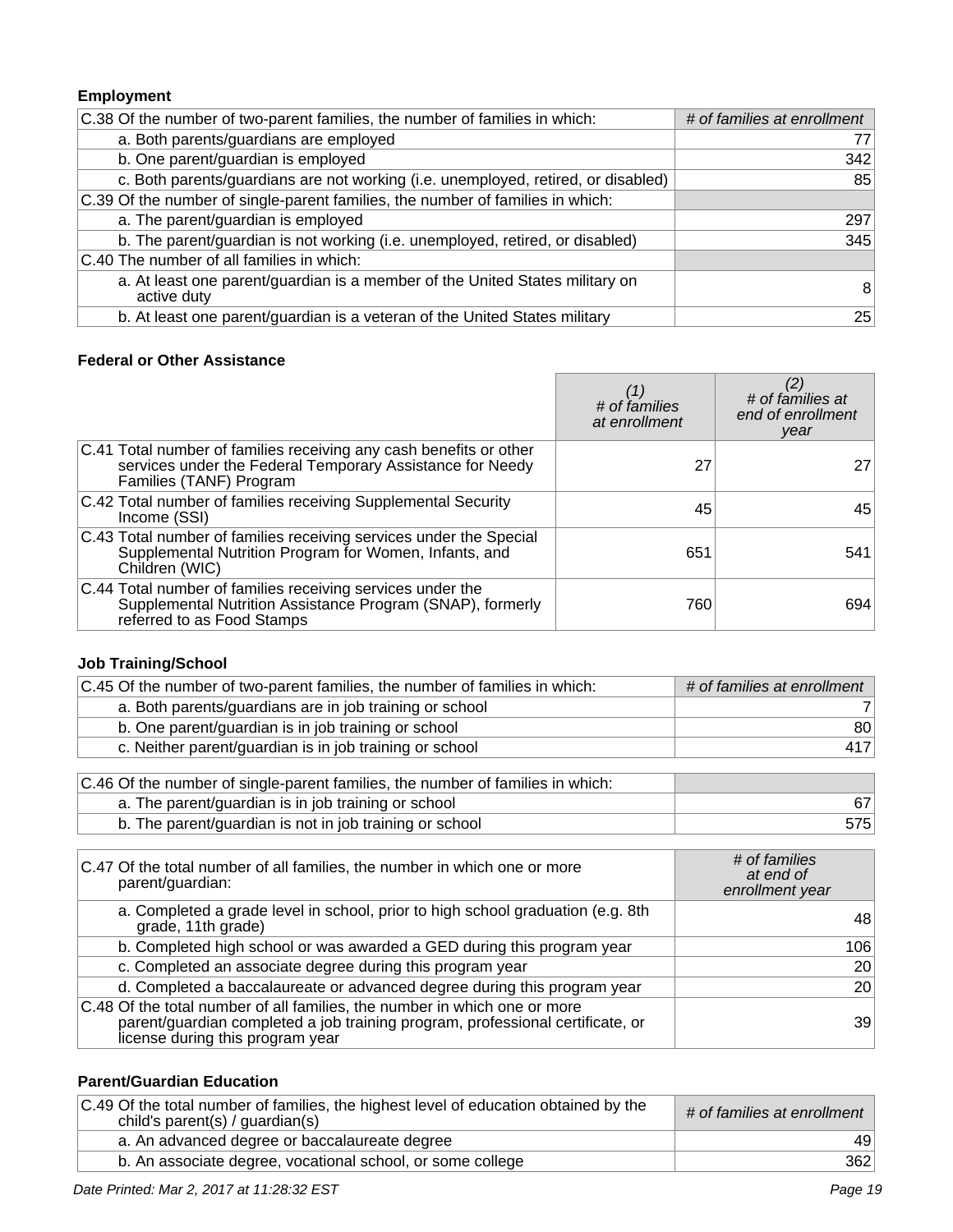| C.49 Of the total number of families, the highest level of education obtained by the<br>child's parent(s) / guardian(s) | # of families at enrollment |
|-------------------------------------------------------------------------------------------------------------------------|-----------------------------|
| c. A high school graduate or GED                                                                                        | 385                         |
| d. Less than high school graduate                                                                                       | 340                         |

### **Family Services**

| C.50 Types of family services                                                                                               | (1)<br># of families with<br>an expressed<br>interest or<br>identified need during<br>the<br>program year | (2)<br># of families that<br>received the<br>following<br>services<br>during the<br>program year |
|-----------------------------------------------------------------------------------------------------------------------------|-----------------------------------------------------------------------------------------------------------|--------------------------------------------------------------------------------------------------|
| a. Emergency/crisis intervention such as meeting immediate<br>needs for food, clothing, or shelter                          | 99                                                                                                        | 270                                                                                              |
| b. Housing assistance such as subsidies, utilities, repairs, etc.                                                           | 56                                                                                                        | 58                                                                                               |
| c. Mental health services                                                                                                   | 91                                                                                                        | 185                                                                                              |
| d. English as a Second Language (ESL) training                                                                              | 41                                                                                                        | 31                                                                                               |
| e. Adult education such as GED programs and college<br>selection                                                            | 92                                                                                                        | 105                                                                                              |
| f. Job training                                                                                                             | 105                                                                                                       | 108                                                                                              |
| g. Substance abuse prevention                                                                                               | 114                                                                                                       | 241                                                                                              |
| h. Substance abuse treatment                                                                                                | 5                                                                                                         | 14                                                                                               |
| i. Child abuse and neglect services                                                                                         | 154                                                                                                       | 234                                                                                              |
| j. Domestic violence services                                                                                               | 157                                                                                                       | 249                                                                                              |
| k. Child support assistance                                                                                                 | 15                                                                                                        | 9                                                                                                |
| I. Health education                                                                                                         | 547                                                                                                       | 1,001                                                                                            |
| m. Assistance to families of incarcerated individuals                                                                       | 17                                                                                                        | 15                                                                                               |
| n. Parenting education                                                                                                      | 121                                                                                                       | 338                                                                                              |
| o. Relationship/marriage education                                                                                          | 3                                                                                                         | 12                                                                                               |
| p. Asset building services (such as financial education,<br>opening savings and checking accounts, debt counseling,<br>etc. | 15                                                                                                        | 19                                                                                               |
| C.51 Of these, the number of families who were counted in at least<br>one of the services listed above                      | 660                                                                                                       | 1,042                                                                                            |

### **Father Engagement**

| C.52 Number of fathers/father figures who were engaged in the following activities<br>during this program year:            | # of father/ father<br>figures |
|----------------------------------------------------------------------------------------------------------------------------|--------------------------------|
| a. Family assessment                                                                                                       | 425                            |
| b. Family goal setting                                                                                                     | 426                            |
| c. Involvement in child's Head Start child development experiences (e.g. home<br>visits, parent-teacher conferences, etc.) | 603                            |
| d. Head Start program governance, such as participation in the Policy Council or<br>policy committees                      | 731                            |
| e. Parenting education workshops                                                                                           | 278                            |

### **Homelessness Services**

|                                                                                                        | # of families |
|--------------------------------------------------------------------------------------------------------|---------------|
| C.53 Total number of families experiencing homelessness that were served during<br>the enrollment year | 38            |
|                                                                                                        |               |
|                                                                                                        | # of children |
| C.54 Total number of children experiencing homelessness that were served during<br>the enrollment year | 38            |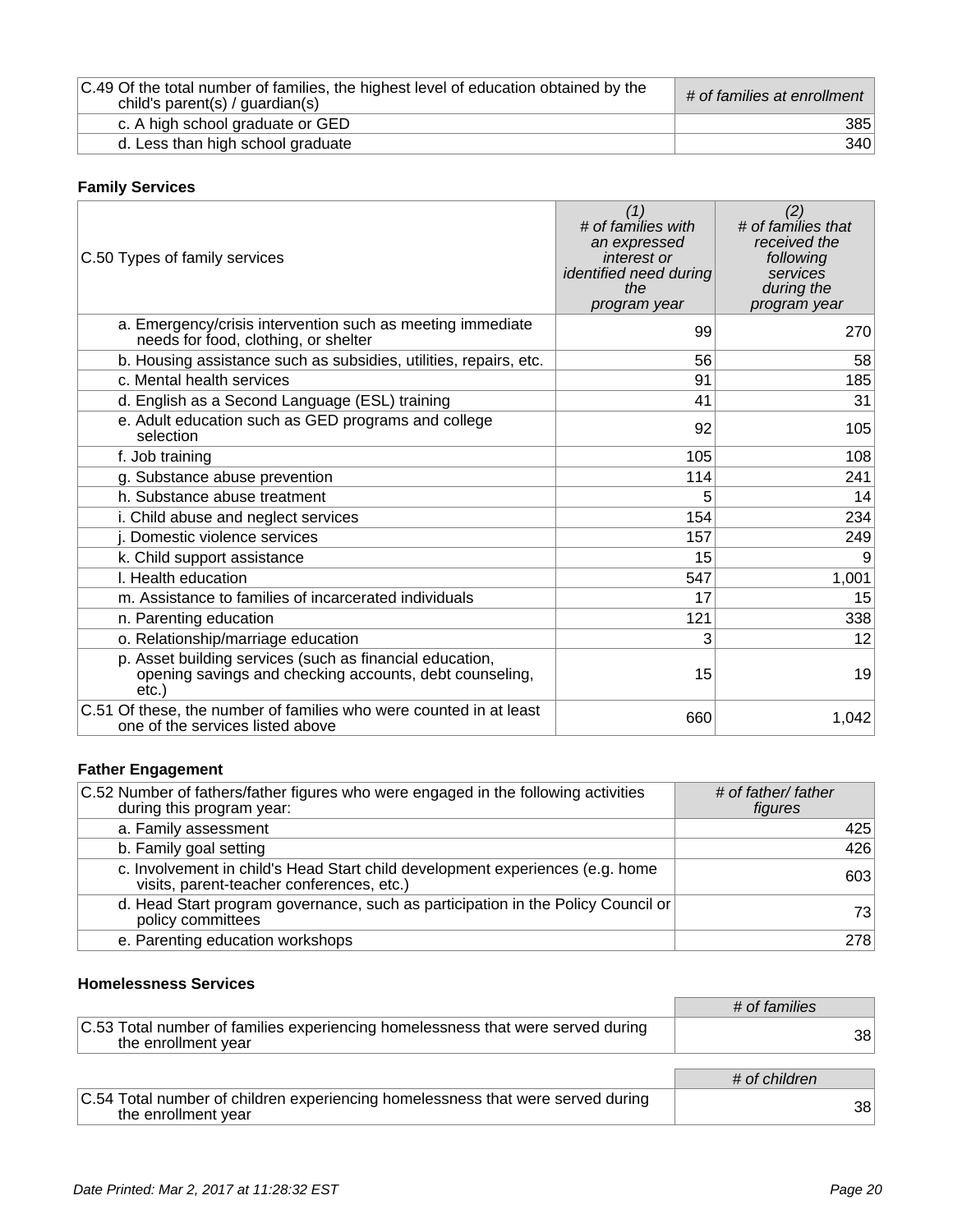|                                                                                                             | # of families |
|-------------------------------------------------------------------------------------------------------------|---------------|
| C.55 Total number of families experiencing homelessness that acquired housing<br>during the enrollment year |               |
|                                                                                                             |               |

### **Foster Care and Child Welfare**

|                                                                                                                               | # of children |
|-------------------------------------------------------------------------------------------------------------------------------|---------------|
| C.56 Total number of enrolled children who were in foster care at any point during the<br>program year                        | 44            |
| C.57 Total number of enrolled children who were referred to Head Start/Early Head<br>Start services by a child welfare agency | 381           |

#### **COLLABORATION AGREEMENTS AND COMMUNITY ENGAGEMENT**

### **Child Care Partners**

|                                                                                                                           | # of formal agreements |
|---------------------------------------------------------------------------------------------------------------------------|------------------------|
| C.58 Total number of formal agreements with Child Care Partners during the program<br>vear                                | 0                      |
| a. Of the Child Care Partners, the number of formal contractual agreements<br>made void or broken during the program year | $\Omega$               |

# **Local Education Agency (LEA)**

|                                                             | -ר⊿       |
|-------------------------------------------------------------|-----------|
| ∣∩ ⊼വ<br>service area<br>Number<br><b>HAS</b><br>ΩŤ<br>u le | <u>__</u> |
|                                                             |           |

| C.60 Number of formal agreements the program has with LEAs: | # of formal agreements |
|-------------------------------------------------------------|------------------------|
| a. To coordinate services for children with disabilities    | 221                    |
| b. To coordinate transition services                        | 221                    |

#### **Public School Pre-Kindergarten Programs**

|                                                                                                                       | # of programs          |
|-----------------------------------------------------------------------------------------------------------------------|------------------------|
| C.61 Program has formal collaboration and resource sharing agreements with public<br>school pre-kindergarten programs |                        |
|                                                                                                                       |                        |
|                                                                                                                       | # of formal agreements |
| a. If yes, the number of formal agreements in which the program is currently<br>participating                         |                        |

### **Part C Agencies**

|                                                                                                                              | # of Part C Agencies   |
|------------------------------------------------------------------------------------------------------------------------------|------------------------|
| C.62 Number of Part C agencies in the program's service area                                                                 |                        |
|                                                                                                                              |                        |
|                                                                                                                              | # of formal agreements |
| a. Number of formal agreements the program has with Part C agencies to<br>coordinate services for children with disabilities |                        |

### **Child Welfare Agencies**

|                                                                                               | # of programs          |
|-----------------------------------------------------------------------------------------------|------------------------|
| C.63 Program has formal collaboration agreements with child welfare agencies                  |                        |
|                                                                                               |                        |
|                                                                                               | # of formal agreements |
| a. If yes, the number of formal agreements in which the program is currently<br>participating | 01                     |